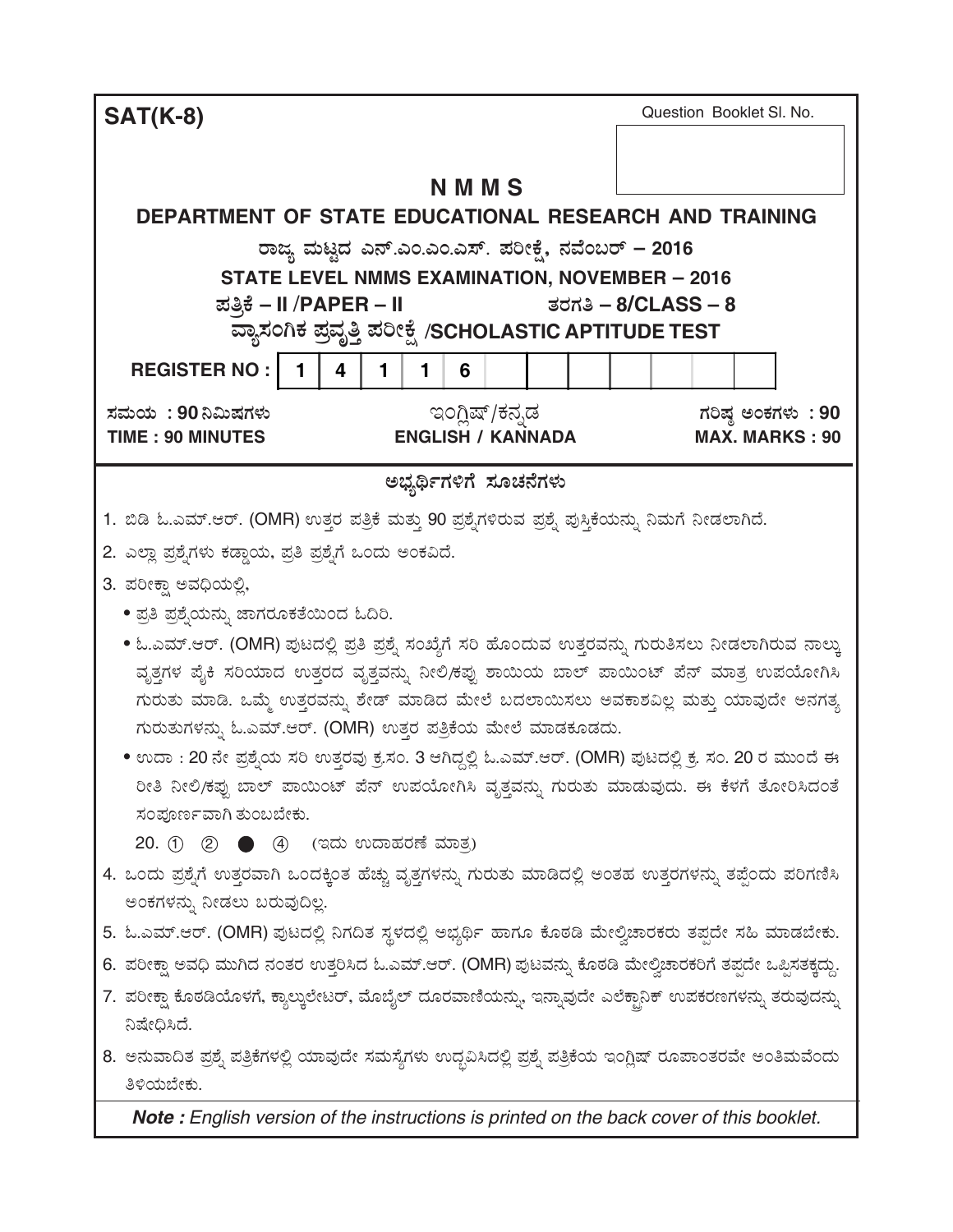# ವ್ಯಾಸಂಗಿಕ ಪ್ರವೃತ್ತಿ ಪರೀಕ್ಷೆ<br>SCHOLASTIC APTITUDE TEST

### ವಿಷಯಸೂಚಿ/CONTENTS

| SL.NO.        | <b>SUBJECT</b>                                                        |                | <b>QUESTION NO.</b> |           | <b>PAGE</b> |
|---------------|-----------------------------------------------------------------------|----------------|---------------------|-----------|-------------|
| <u>ಕ್ಕಸಂ.</u> | ವಿಷಯ                                                                  |                | <b>FROM</b>         | <b>TO</b> |             |
|               |                                                                       | ಪ್ರಶ್ನೆ ಸಂಖ್ಯೆ |                     |           |             |
|               |                                                                       |                | ಇಂದ ಗೆ              |           | ಪುಟ         |
| 01.           | <b>PHYSICS</b>                                                        |                | 1                   | 12        | $3 - 5$     |
| 02.           | ಭೌತಶಾಸ್ತ್ರ<br><b>CHEMISTRY</b><br>ರಸಾಯನಶಾಸ್ತ್ರ                        |                | 13                  | 23        | $6 - 8$     |
| 03.           | <b>BIOLOGY</b><br>ಜೀವಶಾಸ್ತ್ರ                                          |                | 24                  | 35        | $9 - 12$    |
| 04.           | <b>HISTORY</b><br>ಇತಿಹಾಸ                                              |                | 36                  | 45        | $13 - 15$   |
| 05.           | <b>GEOGRAPHY AND ECONOMICS</b><br>ಭೂಗೋಳಶಾಸ್ತ್ರ ಮತ್ತು ಅರ್ಥಶಾಸ್ತ್ರ      |                | 46                  | 57        | $16 - 19$   |
| 06.           | POLITICAL SCIENCE,<br><b>SOCIOLOGY AND</b><br><b>BUSINESS STUDIES</b> |                | 58                  | 70        | 20-23       |
|               | ರಾಜ್ಯಶಾಸ್ತ್ರ ಸಮಾಜಶಾಸ್ತ್ರ ಮತ್ತು<br>ವಾಣಿಜ್ಯಶಾಸ್ತ್ರ                      |                |                     |           |             |
| 07.           | <b>MATHEMATICS</b><br>ಗಣಿತ                                            |                | 71                  | 90        | 24-29       |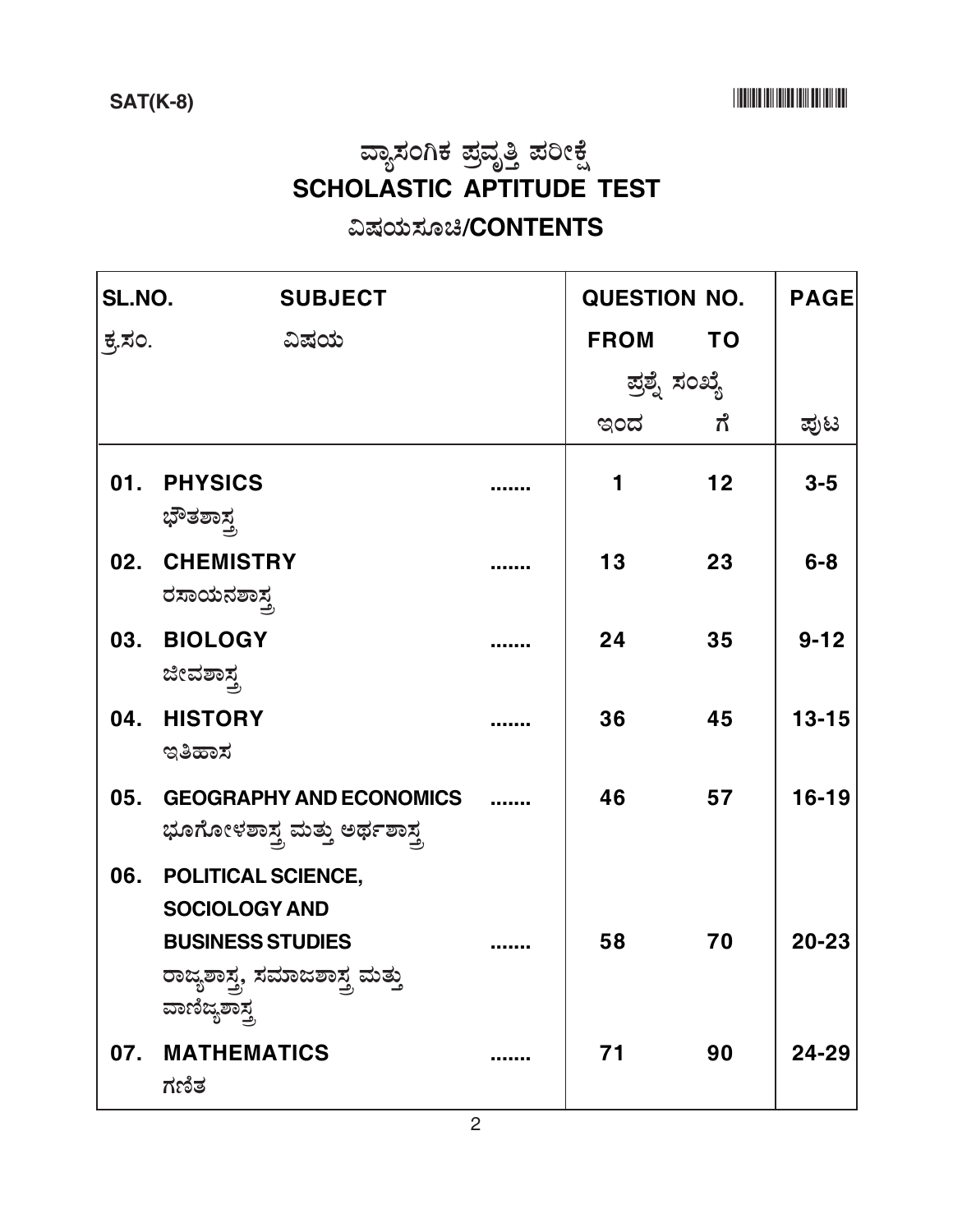### -

- **1. Example for Inert gas is**
	- 1) Helium
	- 2) Magnesium
	- 3) Radium
	- 4) Uranium
- **2. If the velocity of the body is uniform then the acceleration is**
	- 1) Uniform
	- 2) Variable
	- 3) Zero
	- 4) Equal
- **3. If an atomic mass of Hydrogen is 1, sulphur is 32 and oxygen is 16, then the relative molecular mass** of a sulphuric acid (H<sub>2</sub>SO<sub>4</sub>) is
	- 1) 98
	- 2) 44
	- 3) 36.5
	- 4) 71
- **4. Atomic number of Magnesium is 12. Then the number of valence electrons is**
	- 1) One
	- 2) Four
	- 3) Two
	- 4) Zero
- **SAT(K-8)** -1. ಜಡ ಅನಿಲಕ್ಕೆ ಒಂದು ಉದಾಹರಣೆ 1) ಹೀಲಿಯಮ್ ׇ֦ׅ֦֧֘֝֬ 2) ಮೆಗ್ತೀಶಿಯಮ್ ׅ֒ 3) ರೇಡಿಯಮ್ ׅ֒ 4) ಯುರೇನಿಯಮ್ ֦֧֦֧֦֧֦֧֦֧֦֧֦֧ׅ֚֚֬֜֜֓֡֬ 2. ಒಂದು ಕಾಯದ ವೇಗವು ಏಕರೂಪವಾಗಿದ್ದರೆ, ಅದರ ವೇಗೋತ್ಕರ್ಷವು 1) ಏಕರೂಪವಾಗಿರುತ್ತದೆ 2) ಬಹುರೂಪವಾಗಿರುತ್ತದೆ 3) ಶೂನ್ಯವಾಗಿರುತ್ತದೆ 4) ಸಮವಾಗಿರುತ್ತದೆ 3. ಹೈಡ್ರೋಜನ್**ನ ಪರಮಾಣು ರಾಶಿ 1, ಸಲ್ಫರ್**ನ ಪರಮಾಣು ರಾಶಿ 32 ಮತ್ತು ಆಕ್ಸಿಜನ್**ನ** ಪರಮಾಣು ರಾಶಿ 16 ಆದರೆ ಸಲ್ಫ್ಯೂರಿಕ್ ಆಮ್ಲದ (H<sub>2</sub>SO<sub>4</sub>) ಸಾಪೇಕ್ಷ ಅಣು ರಾಶಿ 1) 98 2) 44 3) 36.5 4) 71 4. ಮೆಗ್ನೀಶಿಯಮ್**ನ ಪರಮಾಣು ಸಂಖ್ಯೆ 12 ಆದರೆ**, ಅದರ ವೆಲೆನ್ಸಿ ಇಲೆಕ್ಟಾನ್ಗಳ ಸಂಖ್ಯೆಯು <u>1) ಒಂದು</u> 2) ನಾಲು, 3)  4) ಸೊನ್<mark>ಸೆ</mark>  **PHYSICS** )\*61!7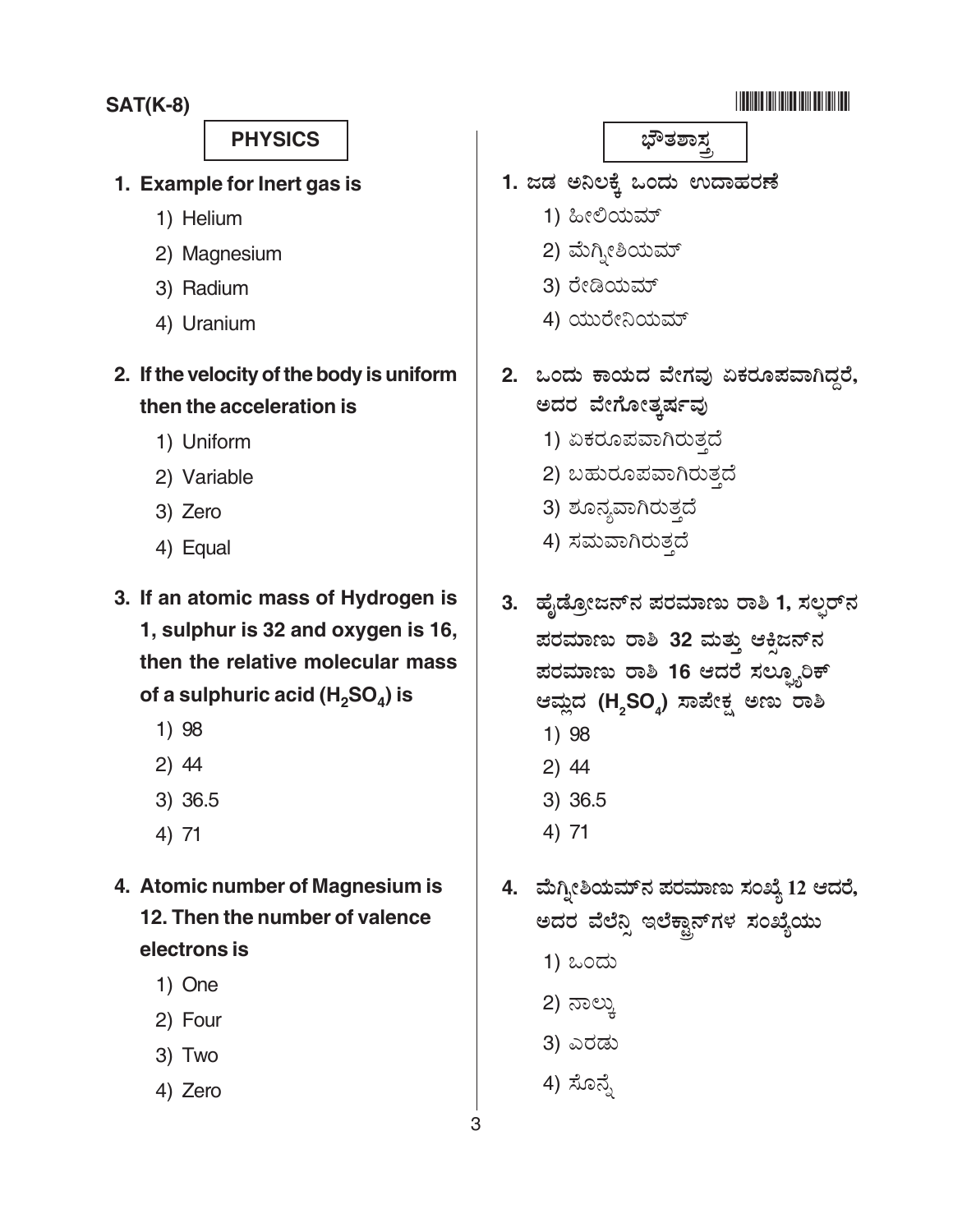### **SAT(K-8)** -

**5. An object moves from A to B in a circular path of radius 7 m. Then its displacement is**



- 1) 7 m
- 2) 14 m
- 3) 7 cm
- 4) 14 cm
- **6. An object of mass 10 kg is moving with initial velocity 4 ms–1. If its velocity changes to 8 ms–1 in**

**2 seconds then the force acting on it is**

- 1) 20 N
- 2) 30 N
- 3) 40 N
- 4) 10 N
- **7. Acceleration is inversely proportional to the**
	- 1) Force
	- 2) Velocity
	- 3) Mass
	- 4) Volume
- **8. A swimmer pushes the water back and the water pushes him forward is the example for**
	- 1) Newton's First Law
	- 2) Newton's Second Law
	- 3) Newton's Third Law
	- 4) Zeroth Law

**5.** @ " 5 **A** P  **B 7 m** ತ್ರಿಜ್ಯವಿರುವ ವೃತ್ತಾಕಾರದ ಪಥದಲ್ಲಿ ಚಲಿಸುತ್ತಿದ್ದರೆ ಅದರ ಸ್ಥಾನಪಲ್ಲಟವು



- 1) 7 m ಆಗಿರುತ್ತದೆ
- 2) 14 m ಆಗಿರುತದೆ
- 3) 7 cm ಆಗಿರುತ್ತದೆ
- 4) 14 cm ಆಗಿರುತ್ತದೆ
- **6. 10 kg** ರಾಶಿಯ ಒಂದು ಕಾಯವು 4 ms<sup>-1</sup> ಆರಂಭಿಕ ವೇಗದಲ್ಲಿ ಚಲಿಸುತ್ತಿದೆ. ಅದರ ವೇಗವನ್ನು 8 ms<sup>-1</sup> ಗೆ 2 ಸೆಕೆಂಡ್**ನಲ್ಲಿ** ಬದಲಾಯಿಸಬೇಕಾದರೆ ಅದರ ಮೇಲೆ ಪಯೋಗಿಸಿದ ಬಲವು 1) 20 N ಆಗಿರುತದೆ 2) 30 N ಆಗಿರುತದೆ 3) 40 N ಆಗಿರುತದೆ
	- 4) 10 N ಆಗಿರುತ್ತದೆ
- <u>7. ವೇಗೋತ್ತರ್ಷವು</u> ವಿಲೋಮಾನುಪಾತದಲ್ಲಿರುವುದು
	- 1) ಬಲಕ<u>್ಕೆ</u>
	- 2) ವೇಗಕ<u>್</u>ಕೆ
	- 3) ರಾಶಿಗೆ
	- 4) ಗಾತ್<u>ರಕ್</u>ರೆ
- 8. ಒಬ್ಬ ಈಜುಗಾರ ನೀರನ್ನು ಹಿಂದೆ ತಳ್ಳಿದರೆ, ನೀರು ಅವನನ್ನು ಮುಂದೆ ತಳ್ಳುವುದು – ಉದಾಹರಣೆಯಾಗಿದೆ
	- 1) ನ್ಯೂಟನ್ನನ ಮೊದಲನೇ ನಿಯಮ
	- .<br>2) ನ್ಯೂಟನ್ನನ ಎರಡನೇ ನಿಯಮ
	- $\overline{3)}$  ನ್ಯೂಟನ್ನನ ಮೂರನೇ ನಿಯಮ
	- 4) ಶೂನ್ಯದ ನಿಯಮ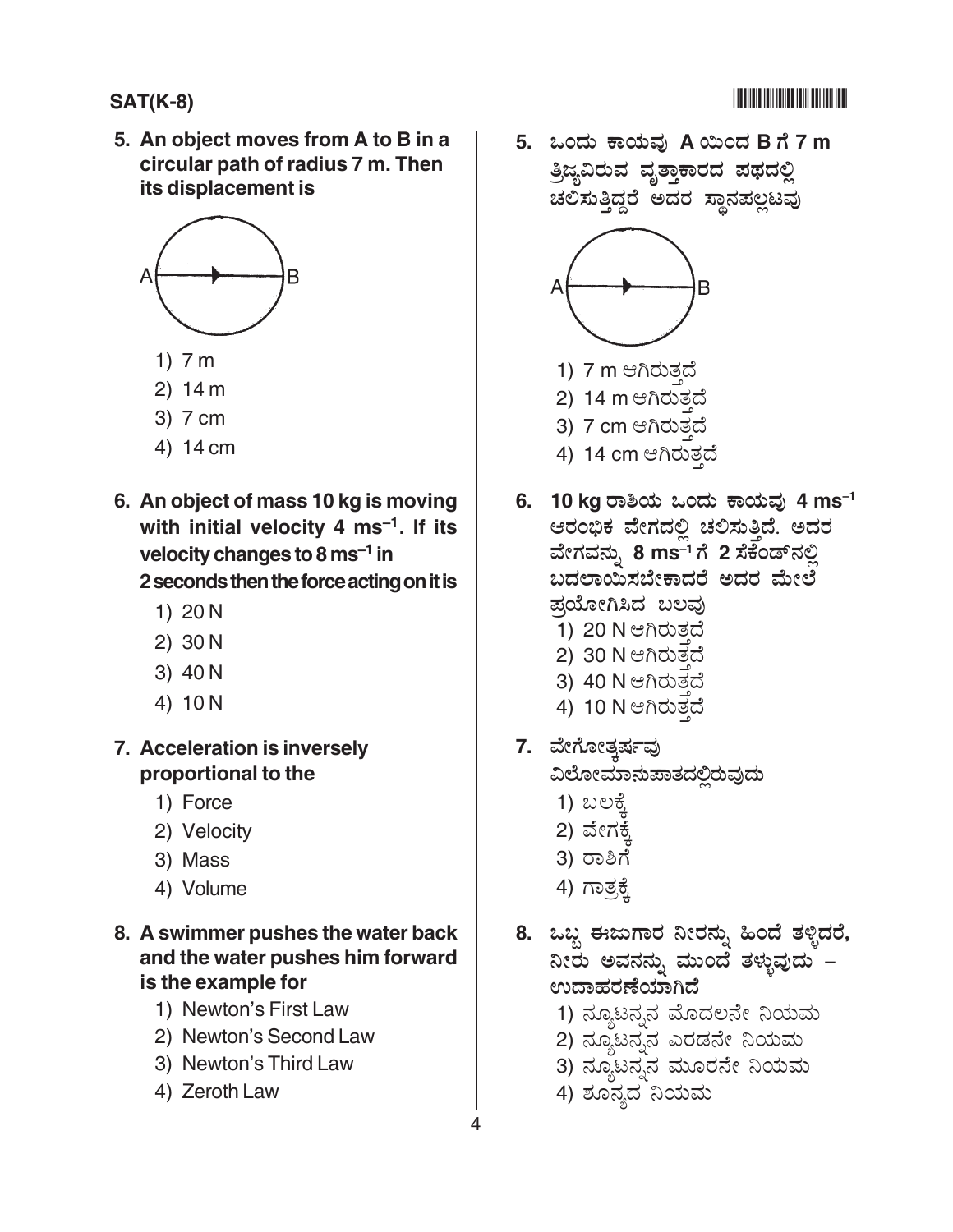### **SAT(K-8)** -

### **9. Potential energy of football on the surface ground is**

- 1) Maximum
- 2) Minimum
- 3) Zero
- 4) Average
- **10. The correct formula to find the velocity of a body with kinetic energy 'K' is**

1) 
$$
V = 2\sqrt{\frac{K}{m}}
$$
  
2) 
$$
V = \sqrt{\frac{2K}{m}}
$$
  
3) 
$$
V = \frac{2K}{\sqrt{m}}
$$

$$
4) \ \ V = \frac{1}{2} mK^2
$$

#### **11. Relation b/n frequency and wavelength is**

- 1) Inversely proportional to each other
- 2) Directly proportional to each other
- 3) Equal to each other
- 4) Square of each other

#### **12. Humidity of air medium increases, then the velocity of sound**

- 1) Decreases
- 2) Increases
- 3) Unaffected
- 4) Will be zero
- 9. ಆಟದ ಮೈದಾನದ ಮೇಲೆ ಇರುವ ಘುಟ್ಐಲ್ನ ಪಚೃನ್ಯ ಶಕ್ತಿಯು 1) ಹೆಚ್ಚು ಇರುತ್ತದೆ .<br>2) ಕಡಿಮೆ ಇರುತ್ತದೆ .<br>3) ಸೊನ್ನೆಯಾಗಿರುತ್ತದೆ
	- 4) ಸರಾಸರಿ ಇರುತ್ತದೆ
- 10. ಒಂದು ಕಾಯದ ಚಲನಶಕ್ತಿ 'K' ಆಗಿದ್ದಾಗ, ಕಾಯದ ವೇಗವನ್ನು ಕಂಡುಹಿಡಿಯುವ ಸರಿಯಾದ ಸೂತ್ರ

1) 
$$
V = 2\sqrt{\frac{K}{m}}
$$

$$
2) \ \ V = \sqrt{\frac{2K}{m}}
$$

$$
3) \ \ V = \frac{2K}{\sqrt{m}}
$$

$$
4) V = \frac{1}{2} mK^2
$$

- 11. ಆವೃತ್ತಿ ಮತ್ತು ತರಂಗ ದೂರ ಇವುಗಳಿಗೆ ಇರುವ ಸಂಬಂಧ
	- 1) ವಿಲೋಮಾನುಪಾತದಲ್ಲಿರುತ್ತದೆ
	- 2) ನೇರ ಅನುಪಾತದಲ್ಲಿರುತ್ತದೆ
	- 3) ಪರಸ್ಪ ಸಮವಾಗಿರುತ್ತದೆ
	- 4) ಪರಸ್ಪರ ವರ್ಗವಾಗಿರುತ್ತದೆ
- 12. ಗಾಳಿಯಲ್ಲಿರುವ ತೇವಾಂಶ ಹೆಚ್ಚಾದರೆ, ಶಬ್ದದ ವೇಗವು
	- 1) ಕಡಿಮೆಯಾಗುತ್ತದೆ
	- 2) ಹೆಚ್ಚಾಗುತ್ತದೆ .<br>İ
	- 3) ಯಾವುದೇ ಬದಲಾವಣೆ ಇಲ್ಲ
	- 4) ಶೂನ್ಯವಾಗಿರುತ್ತದೆ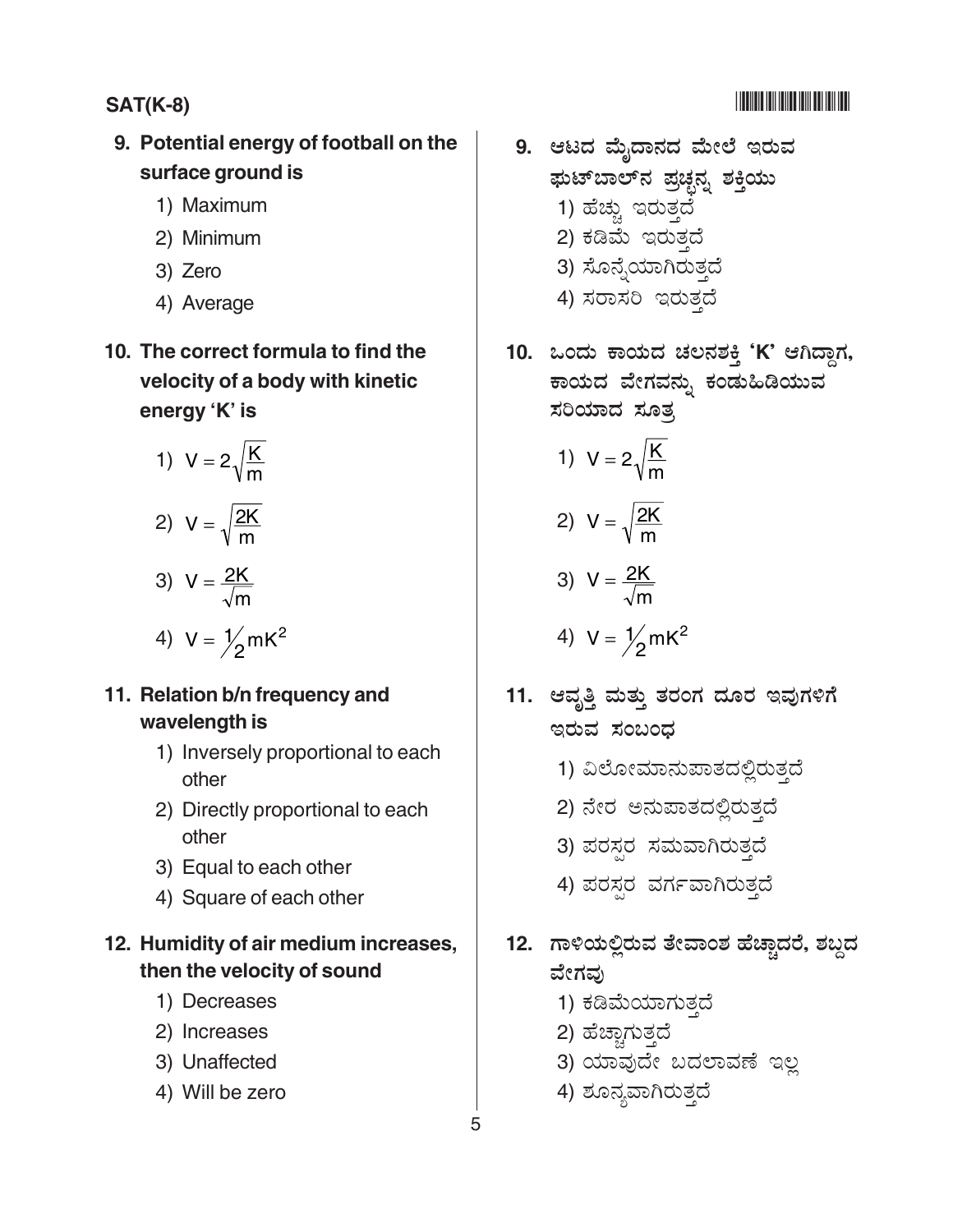#### -

#### **CHEMISTRY** -

#### **13. Atomic number of an atom is**

- 1) Number of neutrons
- 2) Number of protons
- 3) Total number of protons and neutrons
- 4) Total number of protons and electrons
- **14. Which among the following does not cause hardness in water ?**
	- 1) Calcium carbonate
	- 2) Calcium chloride
	- 3) Calcium bicarbonate
	- 4) Calcium sulphate
- **15. Maximum number of electrons accommodates on 'L' shell of an atom**
	- 1) 18
	- 2) 2
	- 3) 32
	- 4) 8
- **16. The particle of an atom that has no charge**
	- 1) Electron
	- 2) Proton
	- 3) Neutron
	- 4) Positron

#### ರಸಾಯನಶಾಸ್ತ

- 13. ಒಂದು ಪರಮಾಣುವಿನ 'ಪರಮಾಣು ಸಂಖ್ಯೆ' ಎಂದರೆ ಅದರ
	- 1) ನ್ಯೂಟ್ರಾನ್**ಗಳ** ಸಂಖ್ಯೆ :
	- .<br>2) ಪ್ರೋಟಾನ್ಗಳ ಸಂಖ್ಯೆ
	- .<br>3) ಪ್ರೋಟಾನ್ ಮತ್ತು ನ್ಯೂಟಾನ್ಗಳ ಒಟ್ಟು ಸಂಖ್ಯೆ :
	- .<br>4) ಪ್ರೋಟಾನ್ ಮತ್ತು ಇಲೆಕ್ಸಾನ್ಗಳ ಒಟ್ಟು ಸಂಖ್ಯೆ :
- 14. ಈ ಕೆಳಗಿನವುಗಳಲ್ಲಿ ಯಾವುದು ನೀರಿನಲ್ಲಿ ಗಡಸುತನ ಉಂಟುಮಾಡುವುದಿಲ್ಲ ?
	- 1) ಕ್ಯಾಲ್ರಿಯಂ ಕಾರ್ಬೋನೇಟ್
	- 2) ಕ್ಯಾಲಿಯಂ ಕ್ಲೋರೈಡ್
	- 3) ಕ್ಯಾಲ್ರಿಯಂ ಬೈಕಾರ್ಬೋನೇಟ್
	- 4) ಕ್ಯಾಲಿಯಂ ಸಲೇಟ್
- 15. ಒಂದು ಪರಮಾಣುವಿನ 'L'

ಕಕ್ಷೆಯಲ್ಲಿರಬಹುದಾದ ಗರಿಷ್ಠ ಇಲೆಕ್ಟಾನ್**ಗಳ** ಸಂಖ್ಯೆ

- 1) 18
- 2) 2
- 3) 32
- 4) 8
- 16. ಒಂದು ಪರಮಾಣುವಿನಲ್ಲಿ ಯಾವುದೇ ವಿದ್ಯುದಂಶವನ್ನು ಹೊಂದಿರದ ಕಣ
	- 1) ಇಲೆಕ್<u>ತಾ</u>ನ್
	- 2) ಪ್ರೋಟಾನ್
	- 3) ನ್ಯೂಟ<mark>್ಸಾ</mark>ನ್
	- 4) ಪಾಸಿಟ್ರಾನ್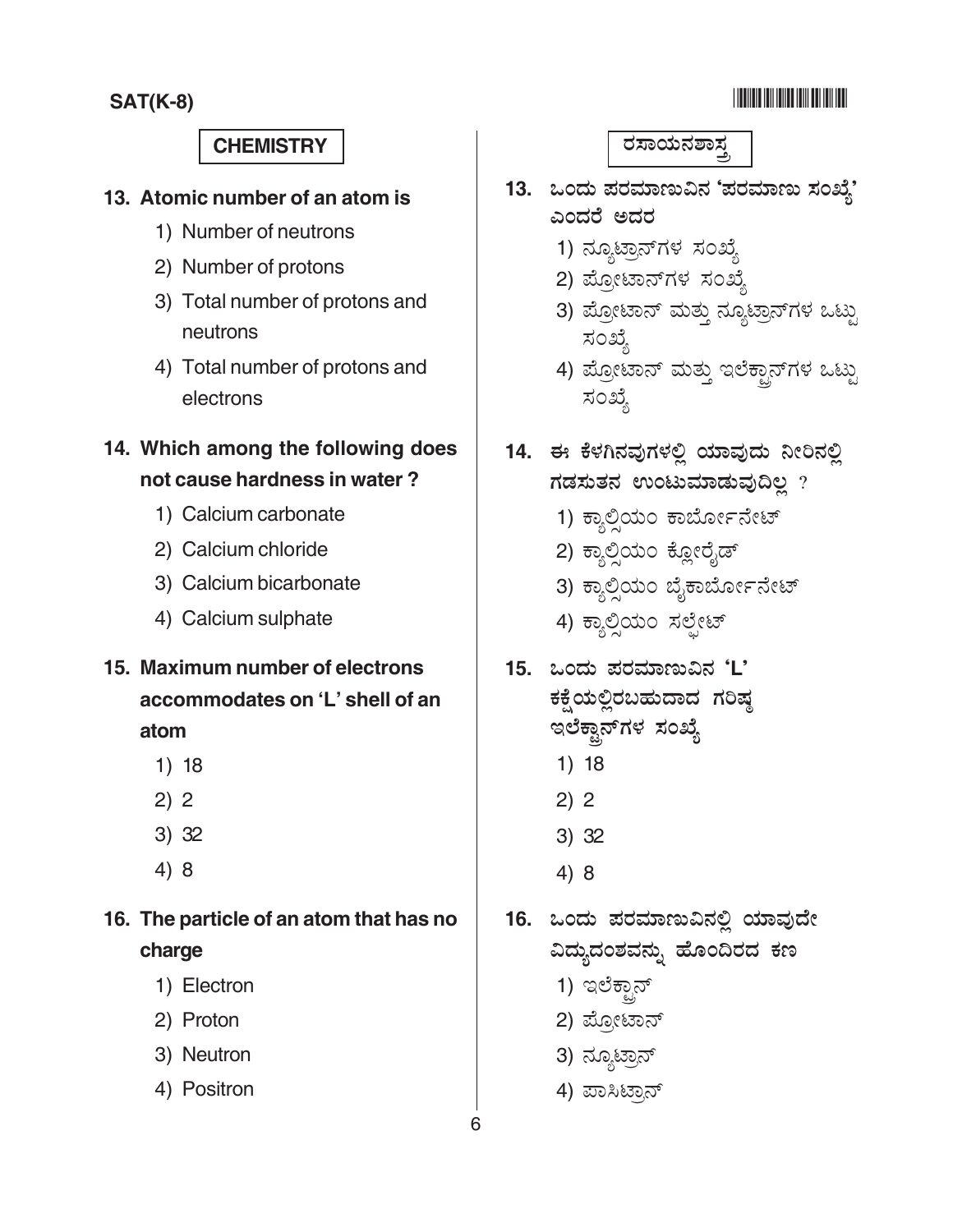### **SAT(K-8)** -

### **17. Existence of neutrons in an atom was discovered by**

- 1) J. J. Thomson
- 2) Rutherford
- 3) Dalton
- 4) James Chadwick

#### **18. S. I. unit of Density is**

- 1)  $Kgm<sup>3</sup>$
- 2)  $\frac{Kg}{m^3}$
- 3)  $Kgm<sup>2</sup>$
- 4)  $\frac{Kg}{m^2}$

#### **19. One atomic mass unit is**

1)  $1.66 \times 10^{-27}$  g 2)  $1.66 \times 10^{-20}$  g 3)  $1.66 \times 10^{-24}$  kg 4)  $1.66 \times 10^{-27}$  kg

### **20. The by-product obtained during the extraction of zinc from zinc blende**

- 1)  $ZnO<sub>2</sub>$
- 2)  $CO<sub>2</sub>$
- 3)  $SO<sub>2</sub>$
- 4) Hg
- -
- 17. ಪರಮಾಣುವಿನಲ್ಲಿ ನ್ಯೂಟ್ರಾನ್**ಗಳ** ಇರುವಿಕೆಯನ್ನು ಪತ್ತೆಹಚ್ಚಿದವರು 1) ಜೆ. ಜೆ. ಥಾಮನ<u>್</u> 2) ರುದರ್ ೋರ್ಡ್ R 3) ಡಾಲ್ಗಸ್ 4) ಜೇಮ್ಸ್ ಚಾಡ್ವಿಕ್ 18. ಸಾಂದ್ರತೆಯ ಅಂತರರಾಷ್ಟೀಯ (S.I.) ಮಾನ 1)  $K \text{g m}^3$ 2)  $\frac{Kg}{m^3}$ 3)  $Kgm<sup>2</sup>$ 4)  $\frac{Kg}{m^2}$ 19. ಒಂದು ಪರಮಾಣು ರಾಶಿ (a.m.u.) ಎಂದರೆ 1)  $1.66 \times 10^{-27}$  g 2)  $1.66 \times 10^{-20}$  g 3)  $1.66 \times 10^{-24}$  kg 4)  $1.66 \times 10^{-27}$  kg 20. ಸತುವಿನ ಬ್ಲೆಂಡ್**ನಿಂದ ಸತುವನ್ನು ಉದ್ಧರ**ಣ ಮಾಡುವಾಗ ದೊರೆಯುವ ಉಪ–ಉತ್ಪನ್ನ 1)  $ZnO<sub>2</sub>$ 2)  $CO<sub>2</sub>$ 3)  $SO<sub>2</sub>$ 
	- 4) Hg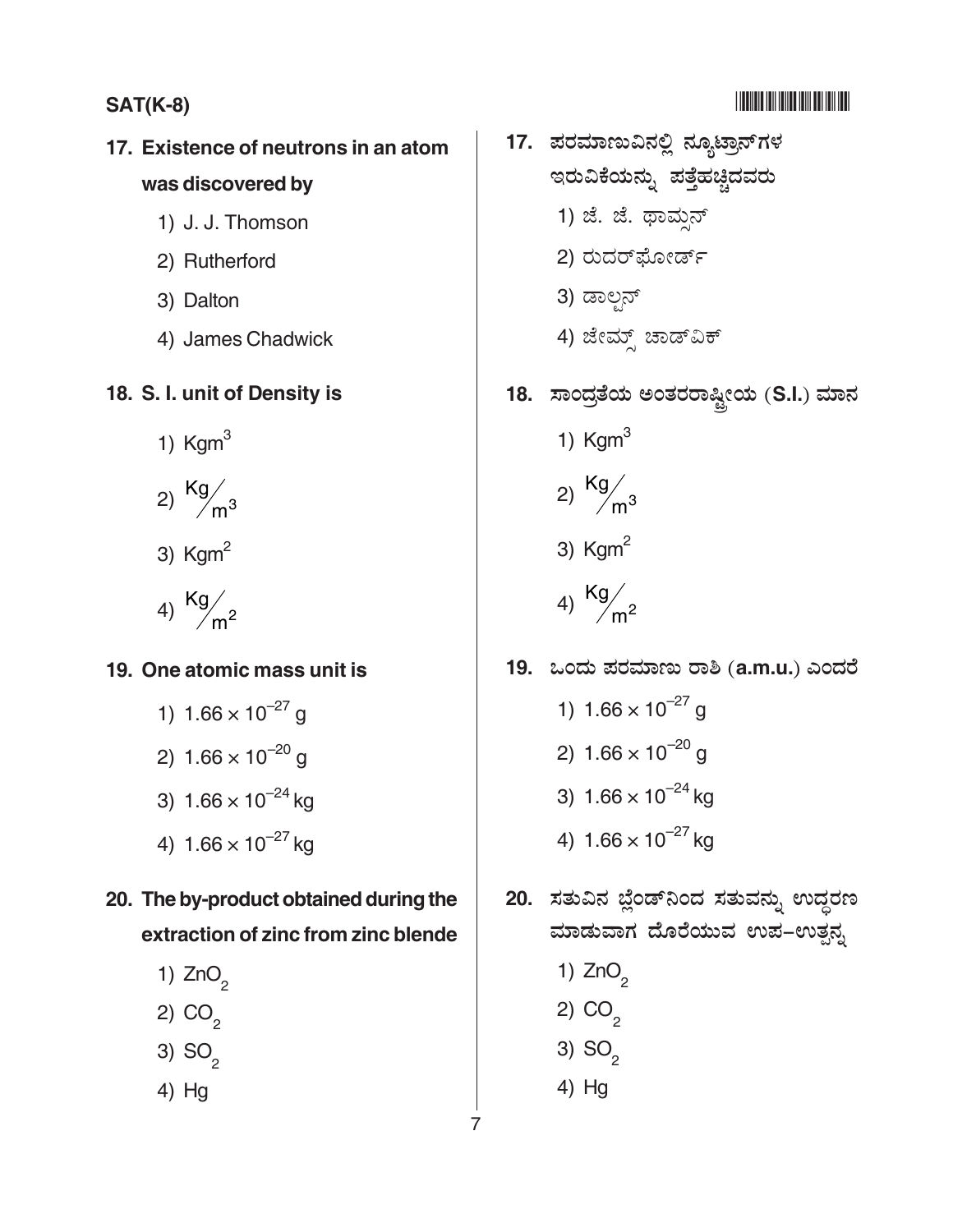### **21. Chemical name of baking soda**

- 1) Sodium bicarbonate
- 2) Calcium bicarbonate
- 3) Sodium carbonate
- 4) Calcium carbonate

### **22. The reason for floating of ice on water**

- 1) Density of ice is more than water
- 2) Density of water is more than ice
- 3) Density of water and ice are equal
- 4) Ice dissolves in water

### **23. An example for chemical displacement**

- 1)  $N_2 + 3H_2 \rightarrow 2NH_3$
- 2) 2HgO  $\rightarrow$  2Hg + O<sub>2</sub>  $\uparrow$
- 3)  $Cl_2 + 2KI$  → 2KC $l + I_2$  ↓
- 4)  $MgSO_4 + Na_2CO_3 \rightarrow$  $MqCO_3 \downarrow + Na_2SO_4$
- 21. ಅಡುಗೆ ಸೋಡಾದ ರಾಸಾಯನಿಕ ಹೆಸರು
	- 1) ಸೋಡಿಯಂ ಬೈಕಾರ್ಬೋನೇಟ್
	- 2) ಕ್ಯಾಲಿಯಂ ಬೈಕಾರ್ಬೋನೇಟ್
	- .<br>3) ಸೋಡಿಯಂ ಕಾರ್ಬೋನೇಟ್
	- .<br>4) ಕ್ಯಾಲಿಯಂ ಕಾರ್ಬೋನೇಟ್
- 22. ಮಂಜುಗಡ್ಡೆ ನೀರಿನ ಮೇಲೆ ತೇಲಲು ಕಾರಣ
	- 1) ಮಂಜುಗಡ್ಡೆಯ ಸಾಂದ್ರತೆ ನೀರಿನ ಸಾಂದ್ರಗಿಂತ ಹೆಚು
	- 2) ನೀರಿನ ಸಾಂದ್ರತೆ ಮಂಜುಗಡ್<mark>ದೆ</mark>ಯ ಸಾಂದತೆಗಿಂತ ಹೆಚು
	- 3) ನೀರು ಮತ್ತು ಮಂಜುಗಡ್ಡೆಯ ಸಾಂದ್ರತೆ ಸಮವಾಗಿರುತ್ತದೆ
	- 4) ಮಂಜುಗಡ್ಡೆ ನೀರಿನಲ್ಲಿ ಕರಗುತ್ತದೆ
- 23. ರಾಸಾಯನಿಕ ಸ್ಥಾನಪಲ್ಲಟ ಕ್ರಿಯೆಗೆ ಉದಾಹರಣೆ
	- 1)  $N_2 + 3H_2 \rightarrow 2NH_3$
	- 2)  $2HgO \rightarrow 2Hg + O<sub>2</sub> \uparrow$
	- 3)  $Cl_2 + 2KI$  → 2KC $l + I_2$  ↓
	- 4)  $MgSO_4 + Na_2CO_3 \rightarrow$

 $MgCO<sub>3</sub> \downarrow + Na<sub>2</sub>SO<sub>4</sub>$ 

#### -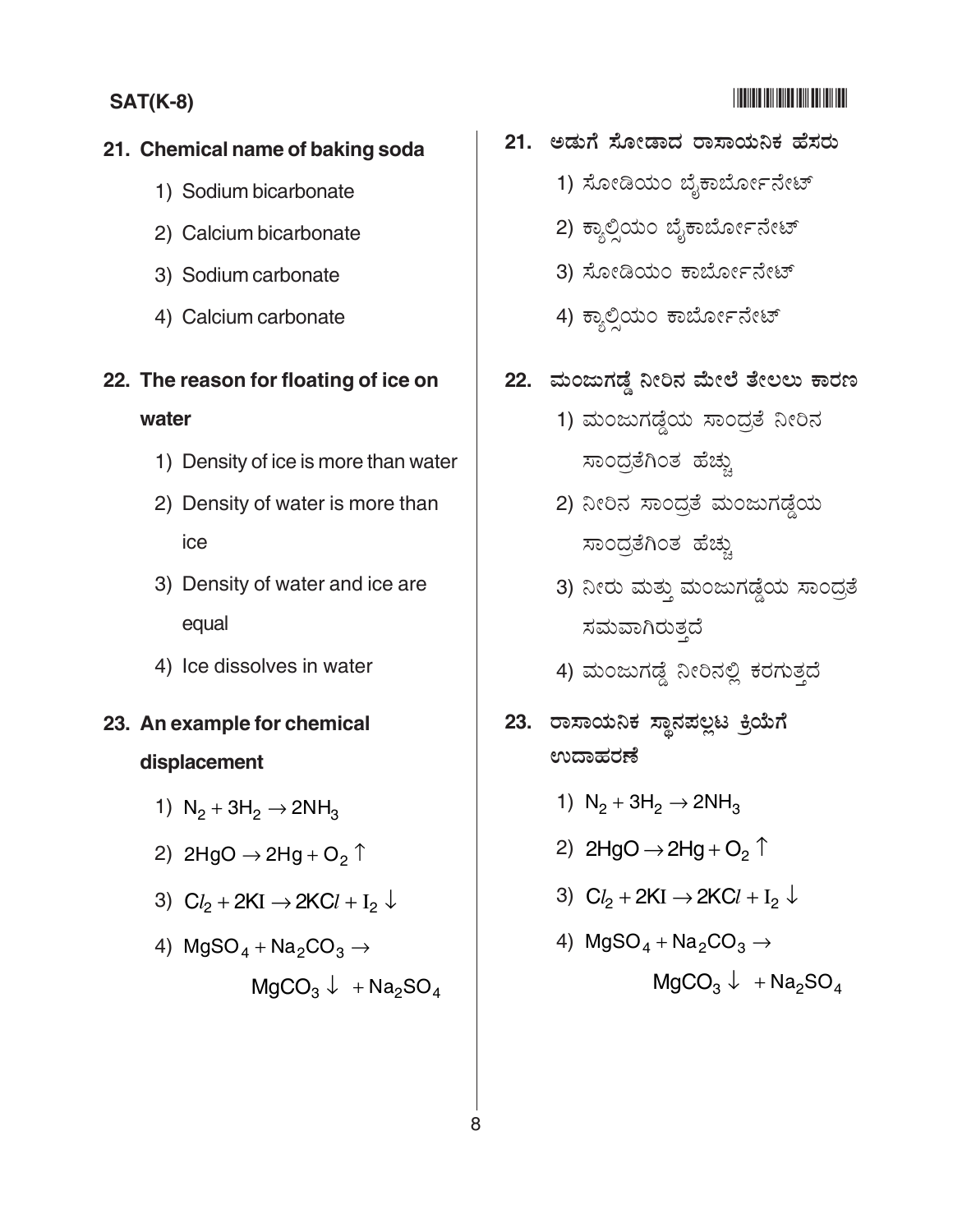#### <u> Alian Andria Mandal</u>

### **BIOLOGY**

- 24. Natural gas is the least pollutive source of fuel because it has low content of
	- 1) Potassium
	- 2) Sulphur
	- 3) Phosphorus
	- 4) Chlorine

#### 25. The main causes for the

#### desertification is

- 1) water logging and salinisation
- 2) soil erosion and afforestation
- 3) weathering of rocks and deforestation
- 4) mining and use of chemical fertilizers

#### 26. The crust of the Earth is

- 1) Atmosphere
- 2) Biosphere
- 3) Lithosphere
- 4) Hydrosphere

ಜೀವಶಾಸ್ತ

- 24. ನೈಸರ್ಗಿಕ ಅನಿಲವು ಕನಿಷ್ಠ ಮಾಲಿನ್ಯತೆಯ ಇಂಧನ ಮೂಲವಾಗಿದೆ. ಏಕೆಂದರೆ ಇದರಲ್ಲಿ ಕಡಿಮೆ ಪ್ರಮಾಣದಲ್ಲಿರುವುದು
	- 1) ಪೊಟ್ಯಾಷಿಯಮ್
	- 2) ಗಂಧಕ
	- 3) ರಂಜಕ
	- 4) ಕ್ಲೋರಿನ್
- 25. ಮರುಭೂಮೀಕರಣಕ್ಕೆ ಕಾರಣವಾದ ಪ್ರಮುಖ ಅಂಶಗಳು
	- 1) ಜೌಗುವಿಕೆ ಮತ್ತು ಲವಣೀಕರಣ
	- 2) ಮಣ್ಣಿನ ಸವಕಳಿ ಮತ್ತು ಅರಣ್ಯೀಕರಣ
	- 3) ಶಿಥಿಲೀಕರಣ ಮತ್ತು ಅರಣ್ಯನಾಶ
	- 4) ಗಣಿಗಾರಿಕೆ ಮತ್ತು ರಾಸಾಯನಿಕ ಗೊಬ್ಬರಗಳ ಬಳಕೆ
- 26. ಭೂಮಿಯ ಮೇಲ್ಪದರದ ಭಾಗ
	- 1) ವಾಯುಗೋಳ
	- 2) ಜೀವಗೋಳ
	- 3) ಶಿಲಾಗೋಳ
	- 4) ಜಲಗೋಳ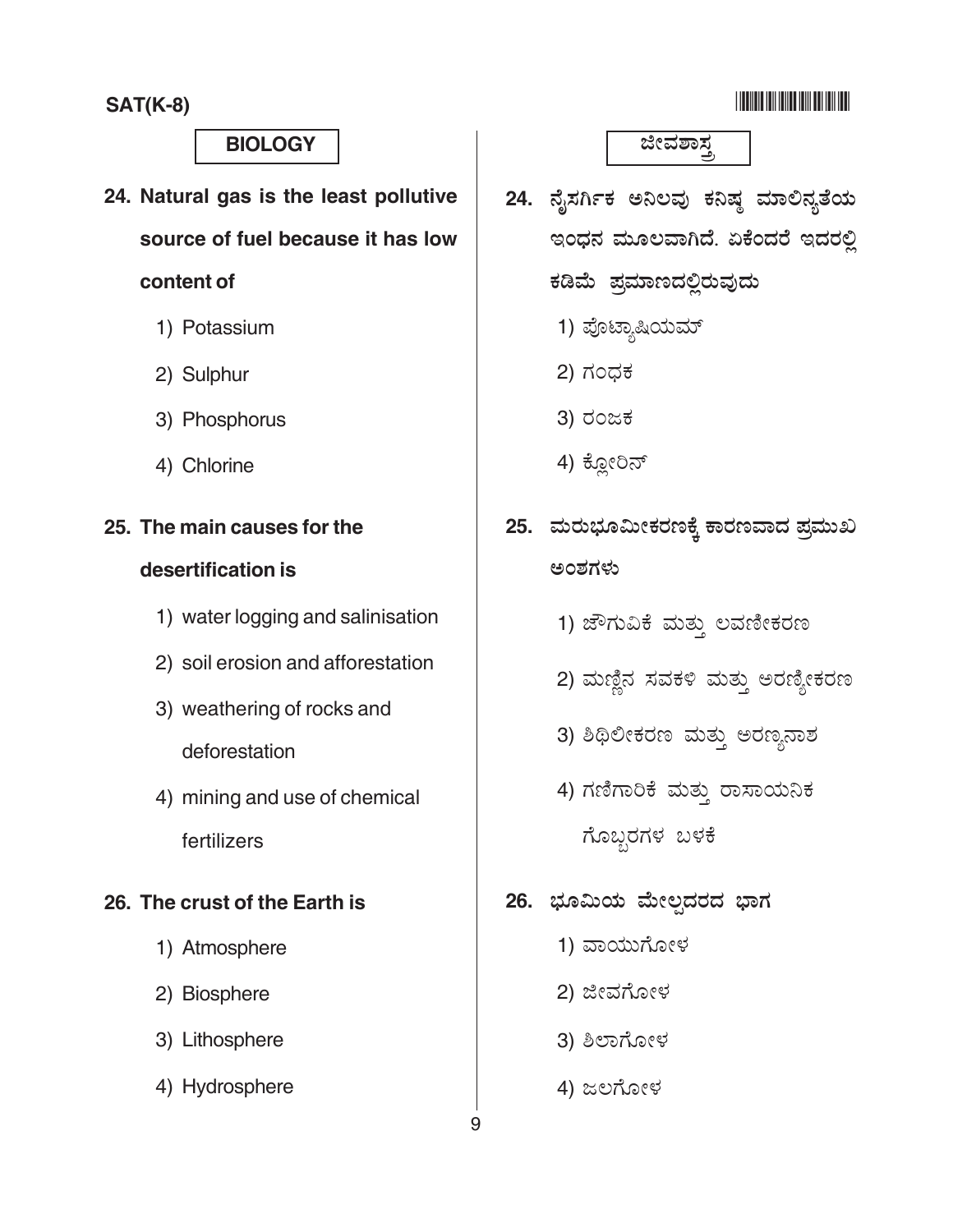#### **THE REAL PROPERTY AND REAL PROPERTY**

#### **SAT(K-8)**

#### 27. The basic unit of classification is

- 1) Family
- 2) Genus
- 3) Class
- 4) Species

### 28. The following is one of the

#### characteristics of Red Blood cell

- 1) Nucleated and Amoeboid in shape
- 2) Enucleated and Biconcave in shape
- 3) Nucleated and round in shape
- 4) Enucleated and amoeboid in shape
- 29. Nucleolus are involved in the synthesis of protein because they are enclosed by cell organelle
	- 1) lysosome
	- 2) centriole
	- 3) ribosome
	- 4) mitochondria

#### 27. ವರ್ಗೀಕರಣದ ಮೂಲ ಘಟಕ

- 1) ಕುಟುಂಬ
- 2) ಜಾತಿ
- 3) ವರ್ಗ
- 4) ಪ್ರಭೇದ
- 28. ಈ ಕೆಳಗಿನವುಗಳಲ್ಲಿ ಕೆಂಪುರಕ್ತಕಣದ ಒಂದು ಗುಣ
	- 1) ಕೋಶಕೇಂದ್ರಸಹಿತ ಮತ್ತು ಅಮೀಬಾ ಆಕಾರ
	- 2) ಕೋಶಕೇಂದ್ರರಹಿತ ಮತ್ತು ದ್ವಿನಿಮ್ನ ಆಕಾರ
	- 3) ಕೋಶಕೇಂದ್ರಸಹಿತ ಮತ್ತು ದುಂಡಾಕಾರ
	- 4) ಕೋಶಕೇಂದ್ರರಹಿತ ಮತ್ತು ಅಮೀಬಾ ಆಕಾರ
- 29. ಕಿರುಕೋಶಕೇಂದ್ರವು ಪ್ರೋಟೀನ್ನ ಸಂಶ್ಲೇಷಣೆಯಲ್ಲಿ ಪಾಲ್ಗೊಳ್ಳುತ್ತದೆ ಏಕೆಂದರೆ ಇದರಲ್ಲಿ ಆವೃತವಾಗಿರುವ ಕಣದಂಗ
	- 1) ಲೈಸೋಸೋಮ್
	- 2) ಸೆಂಟ್ರಿಯೋಲ್
	- 3) ರೈಬೋಸೋಮ್
	- 4) ಮೈಟೋಕಾಂಡ್ರಿಯಾ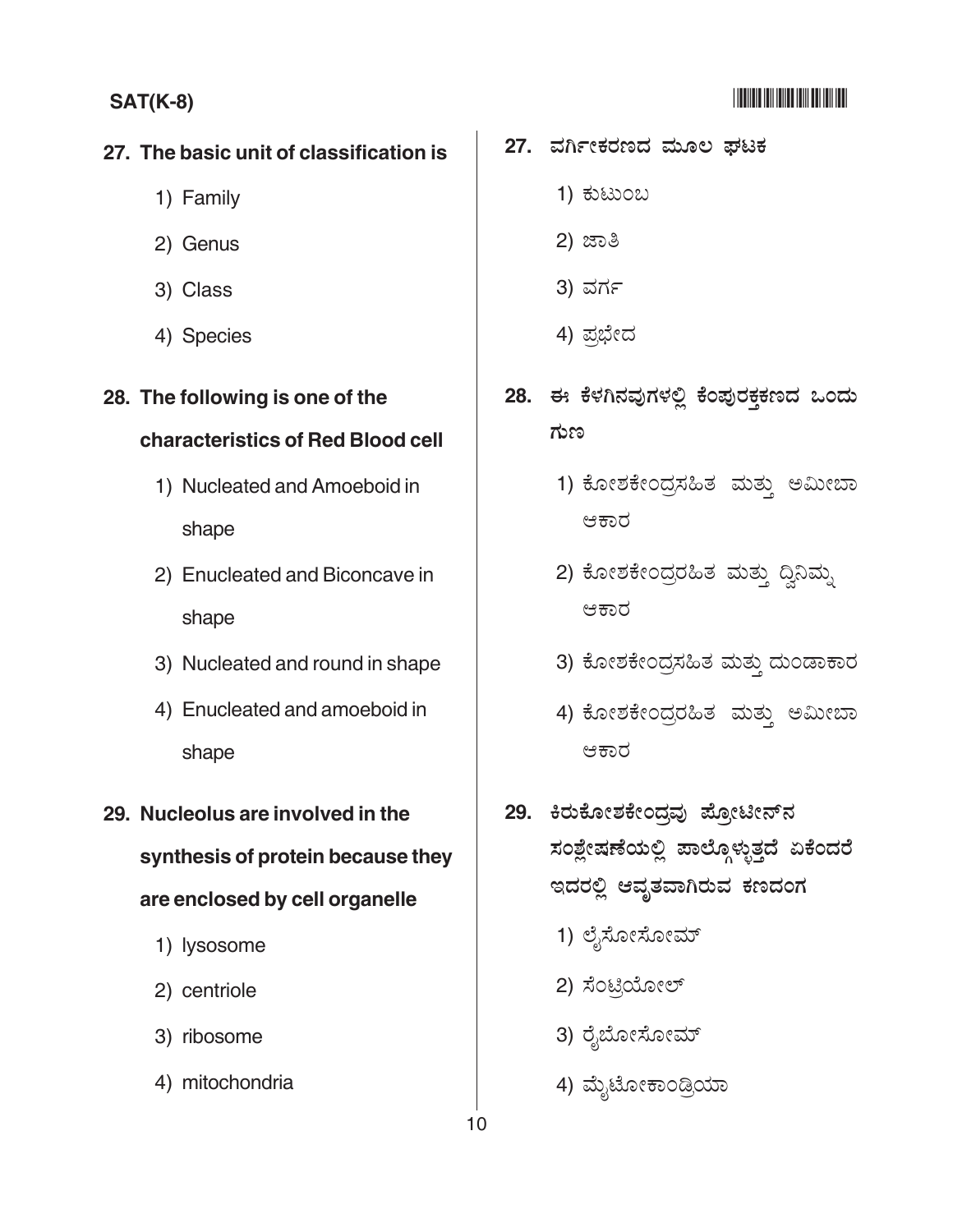### **SAT(K-8)** -

### -

#### **30. The enzyme present in HIV**

- 1) Protease
- 2) Ribonuclease
- 3) Reverse transcriptase
- 4) Triptase

### **31. The mineral essential for the functioning of prostate gland**

- 1) Iron
- 2) Iodine
- 3) Potassium
- 4) Zinc

# **32. The function of Androecium of a**

#### **flower**

- 1) Protect the inner parts of the flower
- 2) Produces pollen grains
- 3) Produces ova
- 4) Produces brightly coloured petals
- **33. Organic farming strictly limits the use of**
	- 1) Compost
	- 2) Biopesticides
	- 3) Green manure
	- 4) Chemical fertilizers
- **30. ಹೆಚ್**.ಐ.ವಿ.ಯಲ್ಲಿರುವ ಕಿಣ್ವ
	- 1) ಪೋಟೀಸ್
	- 2) ರೈಬೋನ್ಹೂಕ್ಷೀಸ್
	- .<br>3) ರಿವರ್ಸ್ ಟ್ರಾನ್<sub>ರೆ</sub>ಪ್ರೇಸ್
	- 4) ಟಿಪೇಸ್
- 31. ಪ್ರಾಸ್ಟೇಟ್ ಗ್ರಂಥಿಯ ಕೆಲಸವನ್ನು ನಿಯಂತ್ರಿಸಲು ಅವಶ್ಯವಾದ ಖನಿಜ
	- 1) ಕಬ್ಬಿಣ
	- 2) ಐಯೋಡಿನ್
	- 3) ಪೊಟ್ಯಾಷಿಯಂ
	- 4) ಸತು
- 32. ಹೂವಿನಲ್ಲಿರುವ ಪುಂಕೇಸರದ ಕಾರ್ಯ
	- 1) ಹೂವಿನ ಒಳಭಾಗಗಳನ್ನು ರಕ್ಷಿಸುತ್ತದೆ
	- 2) ಪರಾಗಗಳನ್ನು ಉತ್ಪಾದಿಸುತ್ತದೆ
	- 3) ಅಂಡಾಣುಗಳನ್ನು ಉತ್ಪಾದಿಸುತ್ತದೆ
	- 4) ಆಕರ್ಷಕ ಬಣ್ಣಗಳನ್ನು ಹೊಂದಿರುವ ದಳಗಳನ್ನು ಉತ್ಪಾದಿಸುತ್ತದೆ
- 33. ಸಾವಯವ ಕೃಷಿ ಪದ್ದತಿಯಲ್ಲಿ ಕಟ್ಟುನಿಟ್ಟಾಗಿ ಬಳಸದಿರುವುದು
	- 1) ಕಾಂಪೋಸ್
	- 2) ಜೈವಿಕ ಕೀಟನಾಶಕ
	- 3) ಹಸಿರುಗೊಬ್ಬರ
	- 4) ರಸಗೊಬ್ಬರ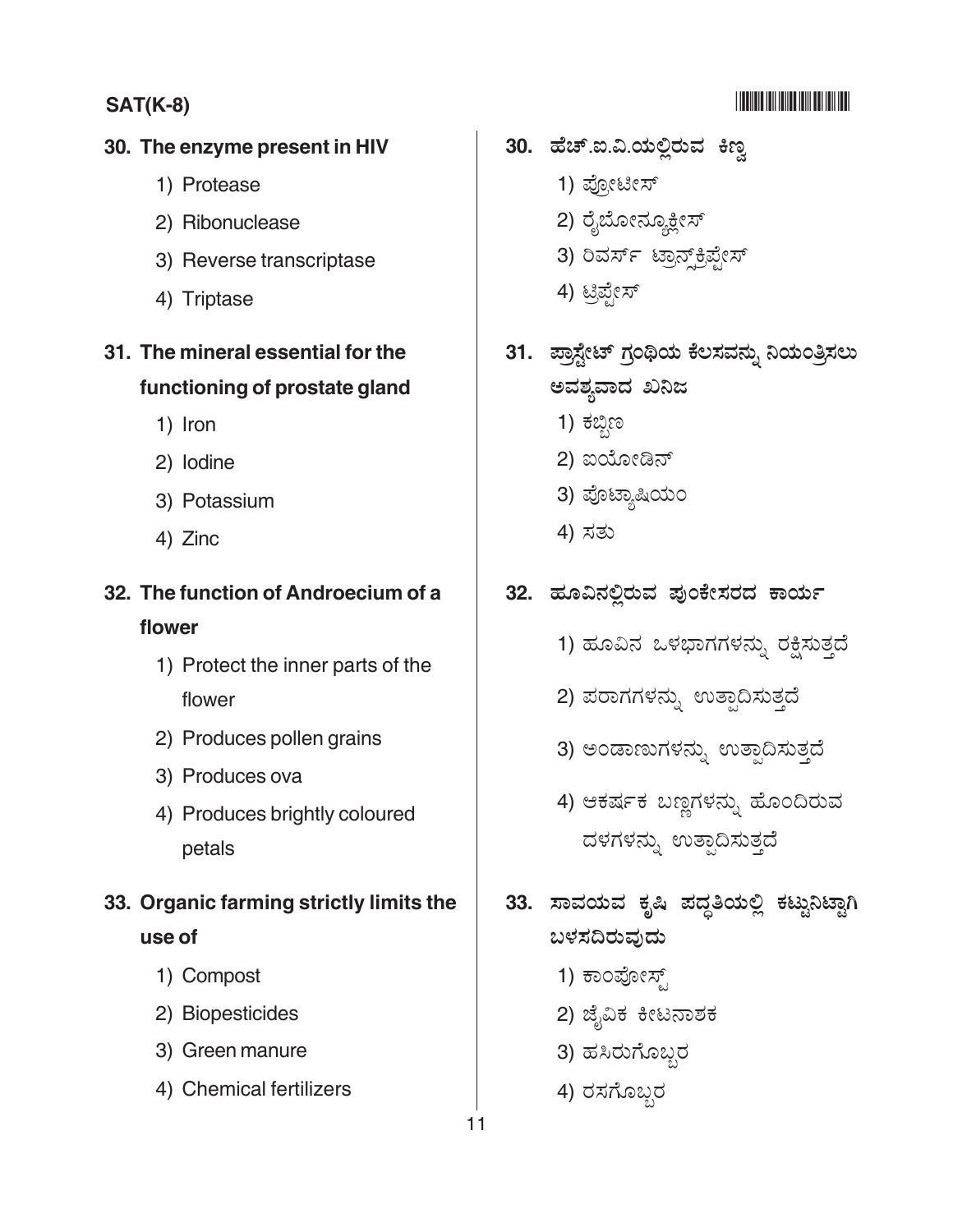- 34. The correct matching of enzyme and their function is
	- A. Amylase 1. Converts starch into maltose
	- **B.** Lipase 2. Converts sucrose into glucose
	- C. Maltose 3. Converts complex fats into simple fats
	- D. Invertase 4. Converts maltose into glucose
		- 1)  $A 1$ ,  $B 3$ ,  $C 4$ ,  $D 2$
		- 2)  $A 2$ ,  $B 1$ ,  $C 3$ ,  $D 4$
		- 3)  $A 3$ ,  $B 2$ ,  $C 4$ ,  $D 1$
		- 4)  $A 4$ ,  $B 2$ ,  $C 1$ ,  $D 3$
- 35. In the initial days of Earth's

#### formation, elements distributed

#### in the outermost layer are

- 1) Iron and Nickel
- 2) Aluminium and Silicon
- 3) Hydrogen and Carbon
- 4) Nitrogen and Sulphur
- 34. ಕಿಣ್ತ ಮತ್ತು ಅವುಗಳ ಕಾರ್ಯದ ಸರಿಯಾದ ಹೊಂದಾಣಿಕೆ
	- A. ಅಮೈಲೇಸ್ 1. ಪಿಷ್ಠವನ್ನು ಮಾಲ್ಟೋಸ್ ಆಗಿ ಪರಿವರ್ತಿಸುತ್ತದೆ
	- B. ಲೈಪೇಸ್ 2. ಸುಕ್ರೋಸ್*ನ್ನು* ಗ್ಲುಕೋಸ್ ಆಗಿ ಪರಿವರ್ತಿಸುತ್ತದೆ
	- C. ಮಾಲ್ಬೋಸ್ 3. ಸಂಕೀರ್ಣ ಮೇದಸ್ಪನ್ನು ಸರಳ ಮೇದಸ್ತು ಆಗಿ

ಪರಿವರ್ತಿಸುತ್ತದೆ

- D. ಇನ್**ವರ್ಟೇಸ್ 4. ಮಾಲ್ಬೋಸ್**ನ್ಸು ಗ್ಲುಕೋಸ್ಆಗಿ
	- ಪರಿವರ್ತಿಸುತ್ತದೆ
	- 1)  $A 1$ ,  $B 3$ ,  $C 4$ ,  $D 2$
	- 2)  $A 2$ ,  $B 1$ ,  $C 3$ ,  $D 4$
	- 3)  $A 3$ ,  $B 2$ ,  $C 4$ ,  $D 1$
	- 4)  $A 4$ ,  $B 2$ ,  $C 1$ ,  $D 3$
- 35. ಭೂಮಿಯ ಪ್ರಾರಂಭದ ಹಂತದಲ್ಲಿ ಹೊರಪದರದಲ್ಲಿ ಹಂಚಿಹೋಗಿದ್ದ ಧಾತುಗಳು
	- 1) ಕಬ್ಬಿಣ ಮತ್ತು ನಿಕ್ಕಲ್
	- 2) ಅಲ್ಯೂಮಿನಿಯಂ ಮತ್ತು ಸಿಲಿಕಾನ್
	- 3) ಹೈಡ್ರೋಜನ್ ಮತ್ತು ಕಾರ್ಬನ್
	- 4) ನೈಟ್ರೋಜನ್ ಮತ್ತು ಸಲ್ಪರ್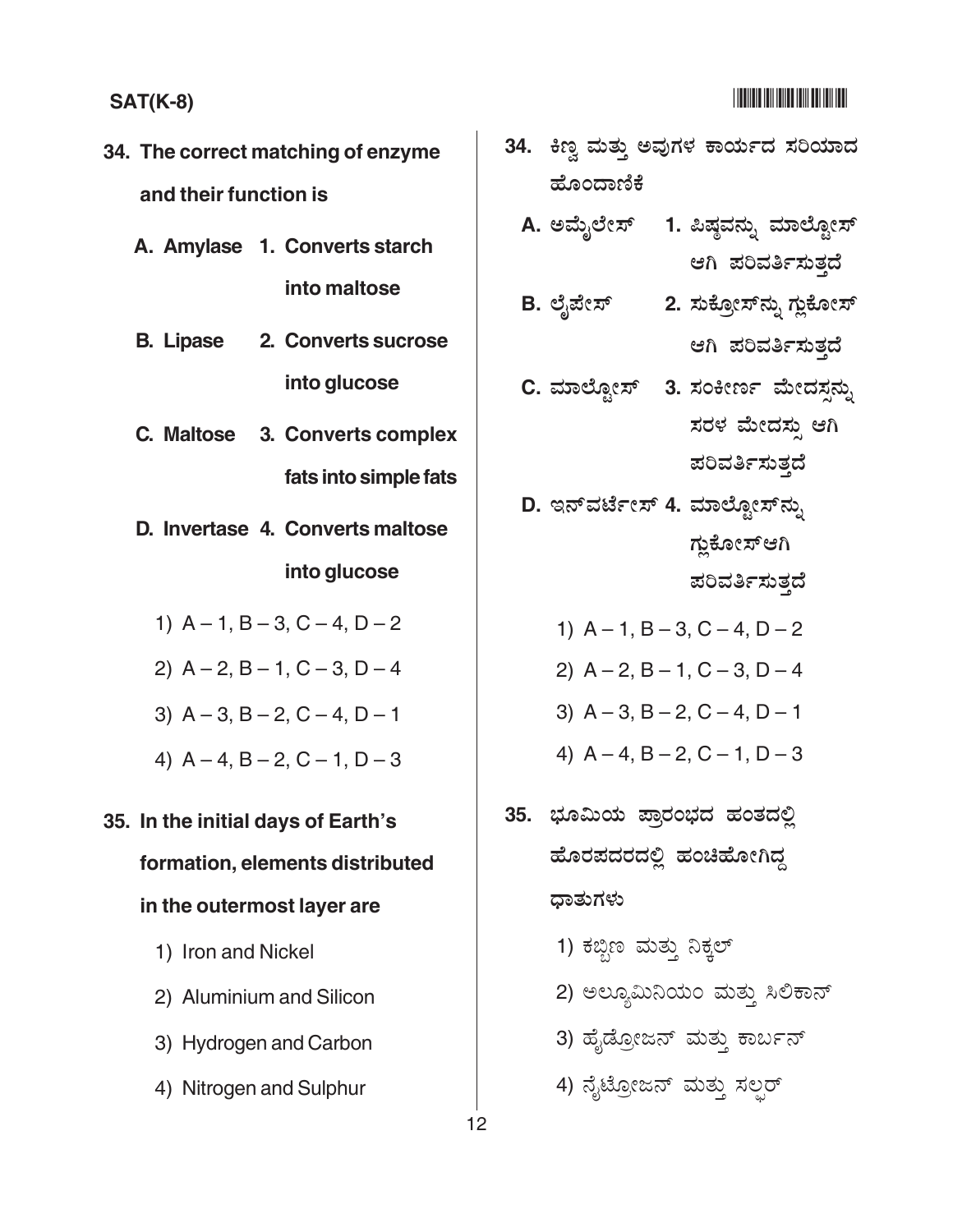#### <u> Alian Andria Mandal</u>

#### **HISTORY**

- 36. The 5<sup>th</sup> principle preached by Vardhamana Mahaveera was
	- 1) Non-violence
	- 2) Astheva
	- 3) Brahmacharya
	- 4) Aparigraha
- 37. Match the following and choose the correct alternative.
	- A) Egyptian 1) Euphrates **Civilization** and Tigris
	- B) Mesopotamian 2) Italy **Civilization**
	- C) Chinese 3) Nile **Civilization**
	- D) Roman 4) Hwang Ho **Civilization**
	- 1)  $A 3$ ,  $B 1$ ,  $C 4$ ,  $D 2$
	- 2)  $A 1$ ,  $B 2$ ,  $C 3$ ,  $D 4$
	- 3)  $A 2$ ,  $B 4$ ,  $C 1$ ,  $D 3$
	- 4)  $A 4$ ,  $B 3$ ,  $C 2$ ,  $D 1$

### 38. Meghadoota: Poem:: Abhijnana Shakuntala:

- 1) Essay
- 2) Drama
- 3) Novel
- 4) Collection of poems

ಇತಿಹಾಸ

- 36. ವರ್ಧಮಾನ ಮಹಾವೀರನು ಬೋಧಿಸಿದ 5ನೇ ತತ್ವ
	- 1) ಅಹಿಂಸೆ
	- 2) ಆಸ್ನೇಯ
	- 3) ಬ್ರಹ್ಮಚರ್ಯ
	- 4) ಅಪರಿಗಹ
- 37. ಕೆಳಗಿನವುಗಳನ್ನು ಸರಿಯಾದ ಪರ್ಯಾಯ ಉತ್ತರದೊಂದಿಗೆ ಹೊಂದಿಸಿ.
	- A) ಈಜಿಪ್ಸ್ 1) ಯುಪ್ಪೆಟಿಸ್ ನಾಗರಿಕತೆ ಮತ್ತು ಟೈಗ್ರಿಸ್
	- B) ಮೆಸಪೊಟೊಮಿಯ 2) ಇಟಲಿ ನಾಗರಿಕತೆ
	- C) ಚೀನಾ ನಾಗರಿಕತೆ 3) ನೈಲ್
	- D) ರೋಮನ್ 4) ಹವಾಂಗೊ ನಾಗರಿಕತೆ
	- 1)  $A 3$ ,  $B 1$ ,  $C 4$ ,  $D 2$
	- 2)  $A 1$ ,  $B 2$ ,  $C 3$ ,  $D 4$
	- 3)  $A 2$ ,  $B 4$ ,  $C 1$ ,  $D 3$
	- 4)  $A 4$ ,  $B 3$ ,  $C 2$ ,  $D 1$
- 38. ಮೇಘದೂತ : ಕಾವ್ಯ : : ಅಭಿಜ್ಞಾನ ಶಾಕುಂತಲ:
	- 1) ಪ್ರಬಂಧ
	- 2) ನಾಟಕ
	- 3) ಕಾದಂಬರಿ
	- 4) ಕವನ ಸಂಗಹ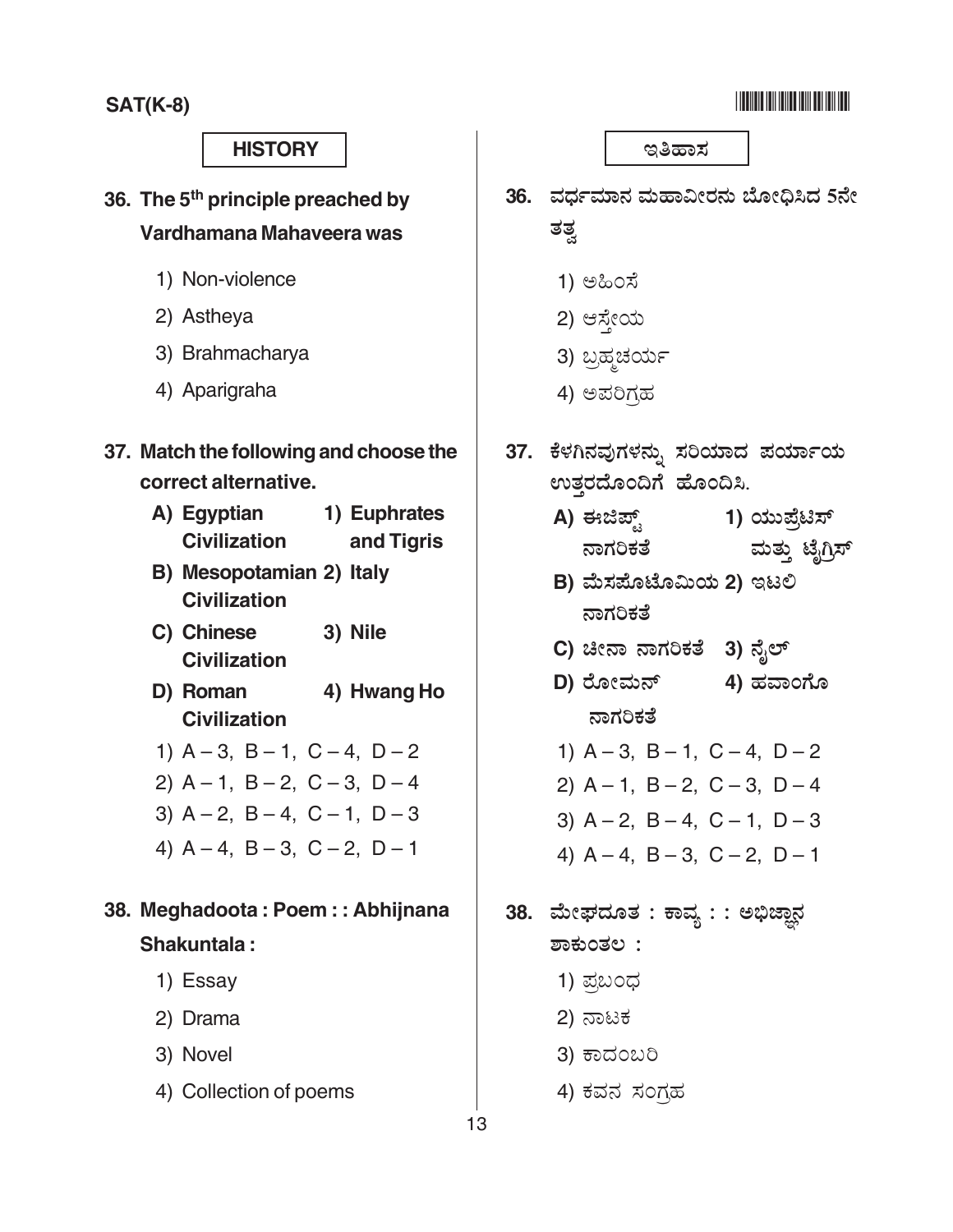#### <u> 1999 - Andrew Maria Barat (</u>

#### **SAT(K-8)**

#### 39. Texcoco in Mexico is a/an

- 1) Sea
- 2) Island
- 3) City
- 4) Lake

### 40. Aihole, the cradles of temple architecture is the contribution of

- 1) Chalukyas
- 2) Kadambas
- 3) Shatavahanas
- 4) Gangas

### 41. The Malwa and the Deccan Plateau

#### are separated by the river

- 1) Mahanadi
- 2) Tapti
- 3) Godavari
- 4) Narmada
- 42. Name the Veda, which has more than thousand slokas called 'Suktas'
	- 1) Rigveda
	- 2) Yajurveda
	- 3) Samaveda
	- 4) Atharvanaveda

### 39. ಮೆಕ್ಸಿಕೋದ ಟೆಕ್ಸ್ಕ್ ಕೊಕೊ (Texcoco) ಎಂಬುದು ಒಂದು

- 
- 1) ಸಮುದ್ರ
- 2) ದ್ವೀಪ
- 3) ನಗರ
- 4) ಸರೋವರ
- 40. ದೇವಾಲಯದ ವಾಸ್ತುಶಿಲ್ಪದ ತೊಟ್ಟಿಲುಗಳಲ್ಲಿ ಒಂದಾದ ಐಹೊಳೆಯು ಇವರ ಕೊಡುಗೆಯಾಗಿದೆ
	- 1) ಚಾಲುಕ್ನರು
	- 2) ಕದಂಬರು
	- 3) ಶಾತವಾಹನರು
	- 4) ಗಂಗರು
- 41. ಮಾಳ್ವ ಮತ್ತು ದಖನ್ ಪ್ರಸ್ಥಭೂಮಿಯನ್ನು ಬೇರ್ಪಡಿಸಿರುವ ನದಿ
	- 1) ಮಹಾನದಿ
	- 2) ತಪತಿ
	- 3) ಗೋದಾವರಿ
	- 4) ನರ್ಮದಾ
- 42. 'ಸೂಕ್ತಗಳೆಂದು' ಕರೆಯಲ್ಪಡುವ ಸಾವಿರಕ್ಕೂ ಹೆಚ್ಚಿನ ಶ್ಲೋಕಗಳನ್ನು ಹೊಂದಿರುವ ವೇದ
	- 1) ಋಗ್ರೇದ
	- 2) ಯಜುರ್ವೇದ
	- 3) ಸಾಮವೇದ
	- 4) ಅಥರ್ವಣವೇದ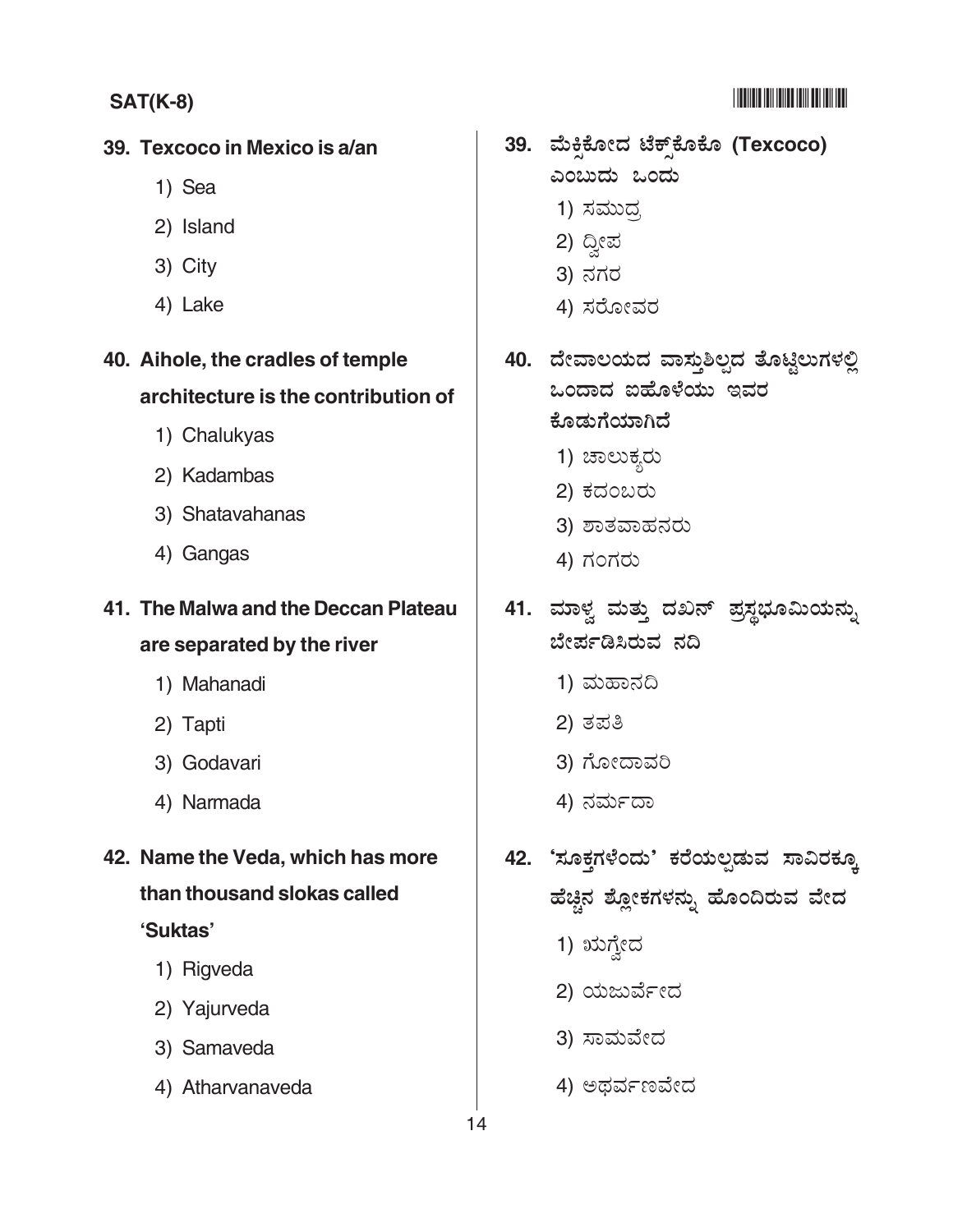### 

#### **SAT(K-8)**

- 43. The correct alternative for the following sentences.
	- A) The Eastern Coastline is called as the "Coromandel Coast".
	- B) The implements of the Middle **Stone Age are called delicate Stone implements.**
	- 1) A is true, B is false
	- 2) Both A and B are true
	- 3) Both A and B are false
	- 4) A is false, B is true
- 44. In the prehistoric age, the use of fire and signs of ashes have been found in
	- 1) The caves of Kurnool
	- 2) The caves of Ajantha
	- 3) The caves of Ellora
	- 4) The caves of Elephanta
- 45. The symbolic language used by **Egyptians is** 
	- 1) Latin
	- 2) Hieroglyphics
	- 3) Cuniform
	- 4) Greek
- 43. ಕೆಳಗಿನ ವಾಕ್ಷಗಳಿಗೆ ಸರಿಹೊಂದುವ ಆಯ್ತೆ
	- ಎ) ಪೂರ್ವ ಕರಾವಳಿಯನ್ನು "ಕೋರಮಂಡಲ ತೀರ" ಎಂದು ಕರೆಯುತ್ತಾರೆ.
	- ಬಿ) ಮಧ್ಯಯುಗದ ಶಿಲಾ ಪರಿಕರಗಳನ್ನು ಸೂಕ್ಷ್ಮ ಶಿಲಾ ಪರಿಕರಗಳು ಎಂದು ಕರೆಯುತ್ತಾರೆ.
		- 1) ಎ ಸರಿ, ಬಿ ತಪ್ಪು
	- 2) ಎ ಮತ್ತು ಬಿ ಎರಡೂ ಸರಿ
	- 3) ಎ ಮತ್ತು ಬಿ ಎರಡೂ ತಪ್ಪು
	- 4) ಎ ತಪ್ಪು, ಬಿ ಸರಿ
- 44. ಪ್ರಾಗೈತಿಹಾಸಿಕ ಕಾಲದಲ್ಲಿ ಬೆಂಕಿ ಹಾಗೂ ಬೂದಿಯ ಕುರುಹುಗಳು ದೊರೆತಿರುವುದು
	- 1) ಕರ್ನೂಲಿನ ಗುಹೆಗಳು
	- 2) ಅಜಂತಾ ಗುಹೆಗಳು
	- 3) ಎಲ್ಲೋರದ ಗುಹೆಗಳು
	- 4) ಎಲಿಫೆಂಟಾದ ಗುಹೆಗಳು

### 45. ಈಜಿಷ್ಷಿಯನ್ನರು ಬಳಸುತ್ತಿದ್ದ ಸಂಕೇತಗಳ ಭಾಷೆ

- 1) ಲ್ಯಾಟಿನ್
- 2) ಹಿರೋಗ್ಲೈಫಿಕ್ಸ್
- 3) ಕ್ಯೂನಿಫಾರ್ಮ್
- 4) ಗ್ರೀಕ್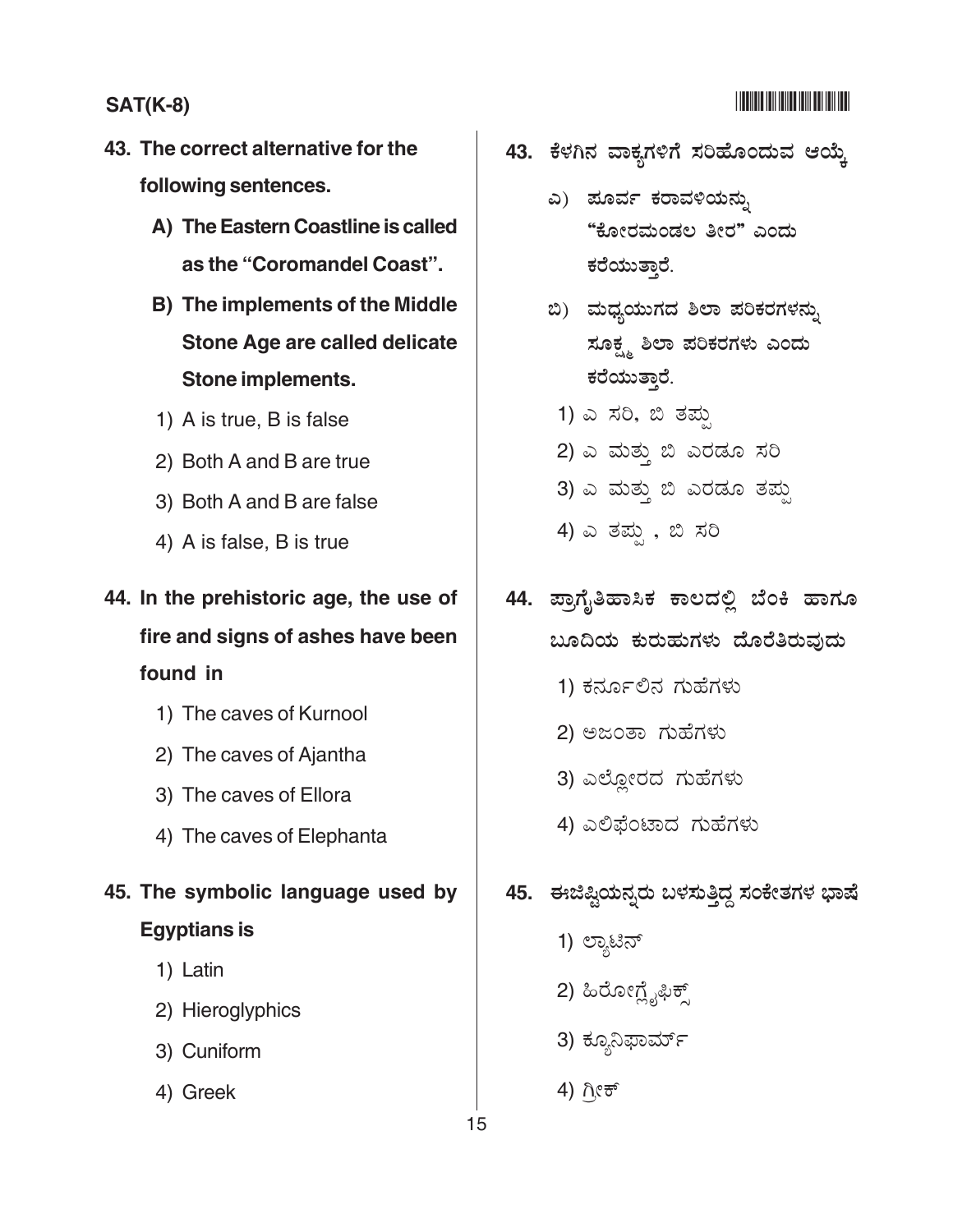#### -

### **GEOGRAPHY AND ECONOMICS** ).\* .& (: ! ,1 7!

**46. The latitude that divides the earth**

#### **into Northern and Southern**

#### **hemisphere**

- 1) Tropic of Cancer
- 2) Tropic of Capricorn
- 3) Arctic Circle
- 4) Equator

#### **47. Ruby, emerald and diamonds are**

#### **found in**

- 1) Metamorphic rocks
- 2) Inorganic sedimentary rocks
- 3) Extrusive rocks
- 4) Arenaceous rocks

#### **48. Artesian wells are more common in**

- 1) Europe
- 2) South Africa
- 3) Antarctica
- 4) Australia

- 46. ಭೂಮಿಯನ್ನು ಉತ್ತರಾರ್ಧ ಗೋಳ ಮತ್ತು ದಕ್ಷಿಣಾರ್ಧ ಗೋಳಗಳಾಗಿ ವಿಭಾಗಿಸುವ ಅಕ್ಷಾಂಶ
	- 1) ಕರ್ಕಾಟಕ ಸಂಕ್ರಾಂತಿ ವೃತ್ತ
	- 2) ಮಕರ ಸಂಕ್ರಾಂತಿ ವೃತ್ತ
	- .<br>3) ಆರ್ಕ್ಟಿಕ್ ವೃತ್ತ
	- 4) ಸಮಭಾಜಕ ವೃ<u>ತ್</u>ತ
- 47. ವಜ್ರ, ರೂಬಿ ಮತ್ತು ಎಮರಾಲ್ಡ್**ಗಳನ್ನು** ಹೊಂದಿರುವ ಶಿಲೆಗಳ<mark>ೆ</mark>
	- 1) ರೂಪಾಂತರ ಶಿಲೆಗಳು
	- 2) ಅಜ್ಬೆವಿಕ ಕಣ ಶಿಲೆಗಳು
	- 3) ಬಹಿಸರಣ ಶಿಲೆಗಳು
	- 4) ಮರಳುಮಯ ಶಿಲೆಗಳು
- 48. ಆರ್ಟೀಸಿಯನ್ ಬಾವಿಗಳು ಅತಿ ಹೆಚ್<mark>ಗಾ</mark>ಗಿ ಕಂಡುಬರುವುದು
	- 1) ಯೂರೋಪಿನಲ್ಲಿ
	- 2) ದಕ್ಷಿಣ ಆಫ್ರಿಕಾದಲ್ಲಿ
	- 3) ಅಂಟಾರ್ಕ್**ಟಿಕಾದ**ಲ್ಲಿ
	- 4) ಆಸ್ಪೇಲಿಯಾದಲ್ಲಿ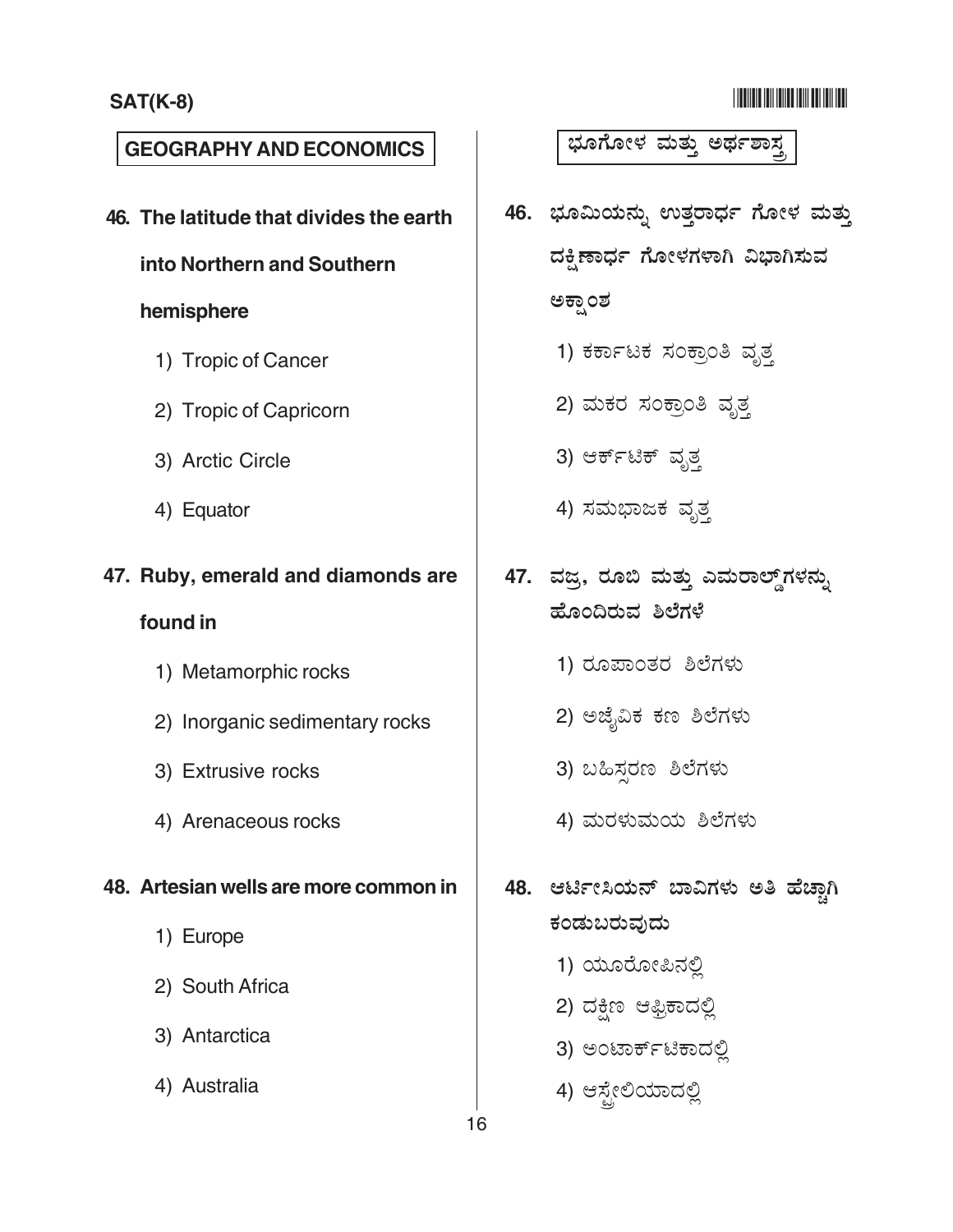#### 

#### **SAT(K-8)**

### 49. Granite, Diorite and gabbro are the best examples for

- 1) Intrusive rocks
- 2) Extrusive rocks
- 3) Inorganic sedimentary rocks
- 4) Organic sedimentary rocks
- 50. The distance between two consecutive longitudes decrease gradually with distance from the equator because
	- 1) All the meridians of longitude converge at two poles
	- 2) All the meridians of longitude do not converge at two poles
	- 3) All the meridians of longitude converge at equator
	- 4) All the meridians merge with latitudes

### 51. The correctly matched volcano with its country among these

- 1) Vesuvius - Japan
- 2) Krakatoa - Italy
- West Indies 3) Pelee
- 4) Fujiyama - Indonesia
- 49. ಗ್ರಾನೈಟ್, ಡಯೋರೈಟ್ ಮತ್ತು ಗ್ಯಾಬ್ರೊ ಶಿಲೆಗಳು ಈ ಶಿಲೆಗಳಿಗೆ ಉತ್ತಮ ಉದಾಹರಣೆಗಳಾಗಿವೆ.
	- 1) ಅಂತಸರಣ ಶಿಲೆಗಳು
	- 2) ಬಹಿಸರಣ ಶಿಲೆಗಳು
	- 3) ಅಜೈವಿಕ ಕಣ ಶಿಲೆಗಳು
	- 4) ಜೈವಿಕ ಕಣ ಶಿಲೆಗಳು
- 50. ಸಮಭಾಜಕ ವೃತ್ತದಿಂದ ಧ್ರುವದ ಕಡೆಗೆ ಹೋದಂತೆ ಎರಡು ರೇಖಾಂಶಗಳ ಅಂತರವು ನಿಧಾನವಾಗಿ ಕಡಿಮೆಯಾಗುತ್ತಾ ಹೋಗುತ್ತದೆ. ಕಾರಣ
	- 1) ಎಲ್ಲಾ ರೇಖಾಂಶಗಳು ಎರಡೂ ಧ್ರುವಗಳಲ್ಲಿ ಸಂಧಿಸುತ್ತವೆ
	- 2) ಎಲ್ಲಾ ರೇಖಾಂಶಗಳು ಎರಡೂ ಧ್ರುವಗಳಲ್ಲಿ ಸಂಧಿಸುವುದಿಲ್ಲ
	- 3) ಎಲ್ಲಾ ರೇಖಾಂಶಗಳು ಸಮಭಾಜಕ ವೃತ್ತದಲ್ಲಿ ಸಂಧಿಸುತ್ತವೆ
	- 4) ಎಲ್ಲಾ ರೇಖಾಂಶಗಳು ಅಕ್ಷಾಂಶಗಳೊಂದಿಗೆ ವಿಲೀನಗೊಳ್ಳುತ್ತವೆ
- 51. ಇವುಗಳಲ್ಲಿ ಅಗ್ನಿಪರ್ವತಗಳು ಕಂಡುಬರುವ ದೇಶದೊಂದಿಗೆ ಸರಿಯಾಗಿ ಹೊಂದಿಸಲ್ಪಟ್ಟಿರುವುದು.
	- 1) ವಸೂವಿಯಸ್ ಜಪಾನ್
	- 2) ಕ್ರಕಟೋವ ಇಟಲಿ
	- 3) ಪೀಲೀ ವೆಸ್ಟ್ ಇಂಡೀಸ್
	- 4) ಫ್ಯೂಜಿಯಾಮ ಇಂಡೋನೇಷಿಯಾ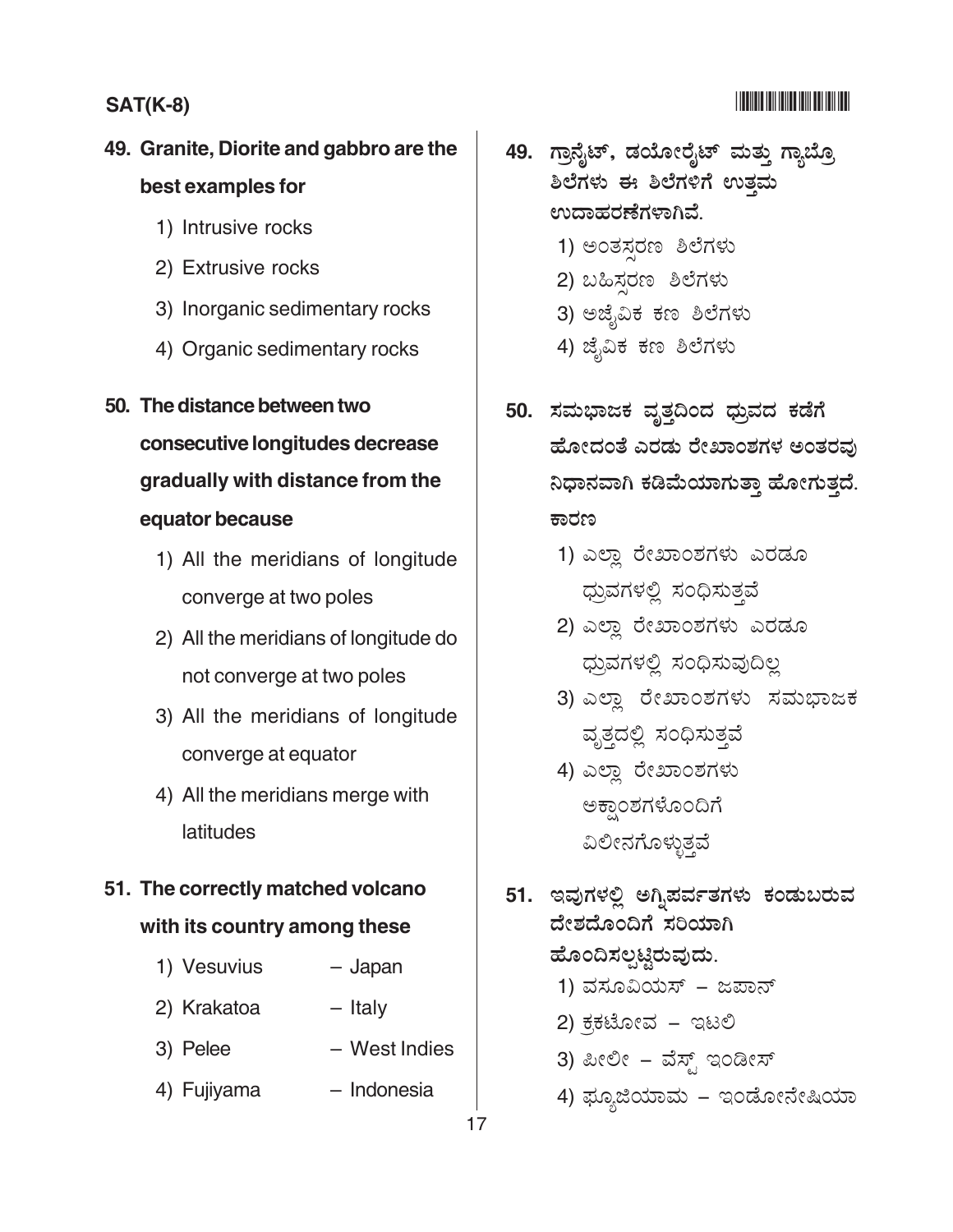### **52. Tsunami waves are caused mainly due to**

- 1) Under water earthquakes
- 2) Under water volcanic eruptions
- 3) Cyclonic depressions
- 4) Monsoon winds

#### **53. North India lies in the temperature**

**zone**



- 1) Torrid zone
- 2) North temperate zone
- 3) South temperate zone
- 4) Frigid zone

# -

- 52. ಸುನಾಮಿ ಅಲೆಗಳಾಗಲು ಮುಖ್ಯ ಕಾರಣ
	- 1) ಸಾಗರ ತಳದಲ್ಲುಂಟಾಗುವ ಭೂಕಂಪಗಳು
	- 2) ಸಾಗರ ತಳದಲ್ಲುಂಟಾಗುವ ಅಗ್ನಿಪರ್ವತಗಳ ಸೋಟ
	- 3) ವಾಯುಭಾರ ಕುಸಿತದಿಂದ ಚಂಡಮಾರುತಗಳು
	- .<br>4) ಮಾನ್ಸೂನ್ ಮಾರುತಗಳು

#### 53. ಉತ್ತರ ಭಾರತವು ಇರುವ ಉಷ್ಣಾಂಶದ ವಲಯ



- 1) ಉಷ್ಣ ವಲಯ
- 2) ಉತ್ತರಾರ್ಧ ಸಮಶೀತೋಷ್<mark>ಷ</mark> ವಲಯ
- 3) ದಕ್ಷಿಣಾರ್ಧ ಸಮಶೀತೋಷ್<mark>ಷ</mark> ವಲಯ
- 4) ಶೀತ ವಲಯ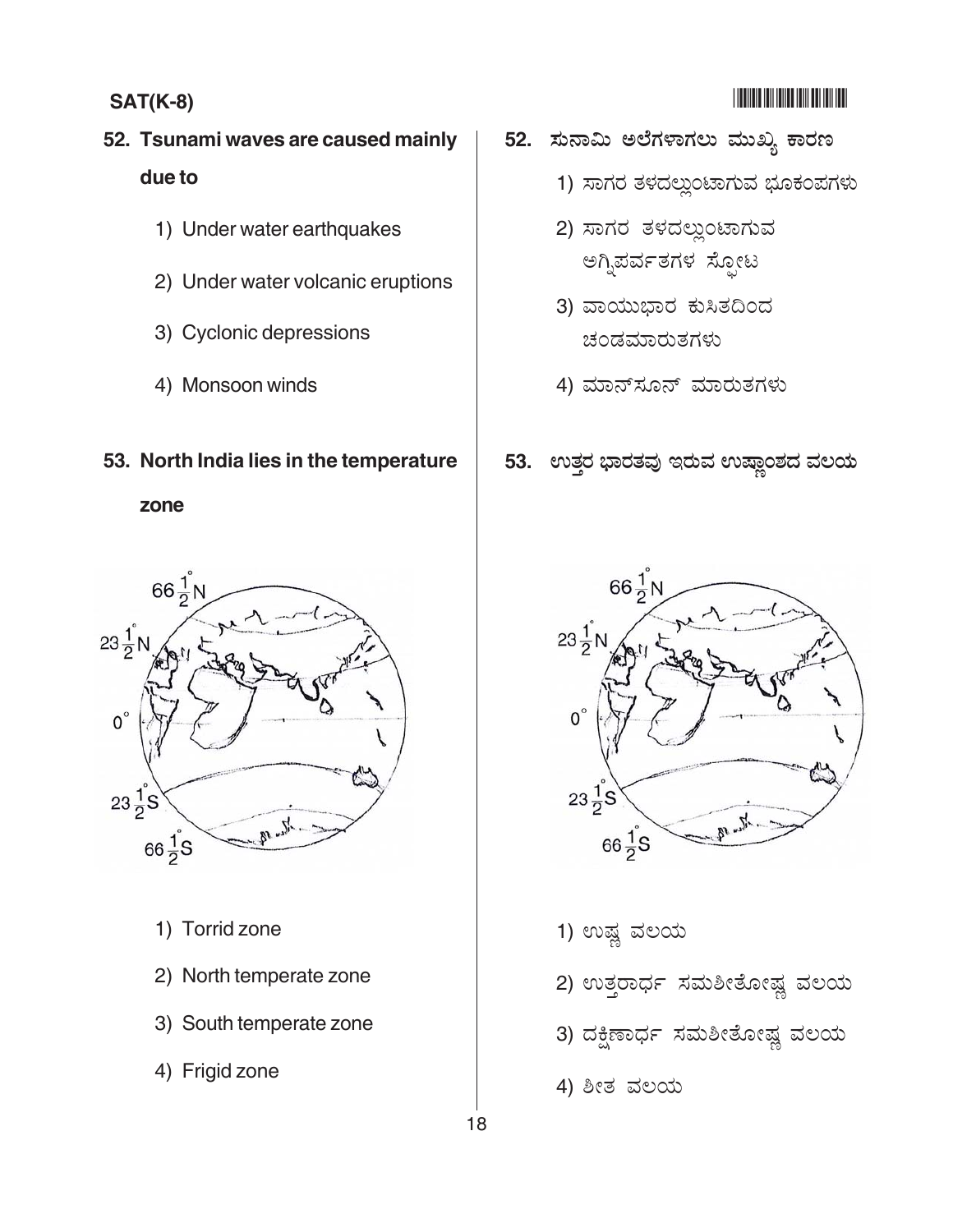### -

### **SAT(K-8)** -

## **54. The gaseous atoms are ionized in thermosphere because of**

- 1) Very cold temperature
- 2) Absorption of ultraviolet rays
- 3) Very high temperature
- 4) Decreasing pressure with the increase of altitude

#### **55. The biggest latitude is**

- 1) Equator
- 2) Tropic of Cancer
- 3) Tropic of Capricorn
- 4) Antarctic Circle

#### **56. The ocean of the east of Australia is**

- 1) Indian Ocean
- 2) Arctic Ocean
- 3) Atlantic Ocean
- 4) Pacific Ocean

#### **57. The non-renewable resource**

#### **among these is**

- 1) Gold
- 2) Water
- 3) Solar energy
- 4) Oxygen
- $54.$  ಉಷ್ಣತಾಮಂಡಲ (Thermosphere) ಅನಿಲದ ಅಣುಗಳು ಅಯಾನುಗಳಾಗಿ ಪರಿವರ್ತನೆ ಹೊಂದಲು ಕಾರಣ
	- 1) ಅಲ್ಲಿನ ಅತಿ (ಶೀತ) ಕಡಿಮೆ ಉಷ್ಣಾಂಶ
	- 2) ಅಲ್ಲಿ ಅತಿನೇರಳೆ ಕಿರಣಗಳನ್ನು . . . .<br>ಹೀರಿಕೊಳುವುದರಿಂದ
	- 3) ಅಲ್ಲಿನ ಅತಿ ಉಷ್ಣತೆಯಿಂದ
	- .<br>4) ಎತ್ತರಕ್ಕೆ ಹೋದಂತೆ ಒತ್ತಡ ಪ್ರಮಾಣ – – .<br>ಕಡಿಮೆಯಾಗುವ1ದರಿಂದ

### 55. ಅತ್ಯಂತ ಅತಿ ದೊಡ್ಡ ಅಕ್ಷಾಂಶವು

- 1) ಸಮಭಾಜಕ ವೃತ್ತ
- 2) ಕರ್ಕಾಟಕ ಸಂಕ್ರಾಂತಿ ವೃತ್ತ
- 3) ಮಕರ ಸಂಕ್ರಾಂತಿ ವೃತ್ತ
- 4) ಅಂಟಾರ್ಕ್ಟಿಕ್ ವೃತ<mark>್</mark>

### 56. ಆಸ್ಟೇಲಿಯಾದ ಪೂರ್ವಕ್ಕಿರುವ ಸಾಗರ

- 1) ಹಿಂದೂ ಮಹಾಸಾಗರ
- 2) ಆರ್ಕ್ಟಿಕ್ ಸ<mark>ಾ</mark>ಗರ
- 3) ಅಟ್<mark>ಲಾಂ</mark>ಟಿಕ್ ಸಾಗರ
- 4) ಪೆಸಿಫಿಕ್ ಸಾಗರ
- 57. ಇವುಗಳಲ್ಲಿ ಮುಗಿದು ಹೋಗುವ ಸಂಪನ್ಮೂಲಗಳು
	- 1) ಚಿನ್ನ
	- 2) ನೀರು
	- 3)  $\vec{x}$ <sup>o</sup> $\vec{o}$   $\vec{c}$
	- 4) ಆಮ್ಲಜನಕ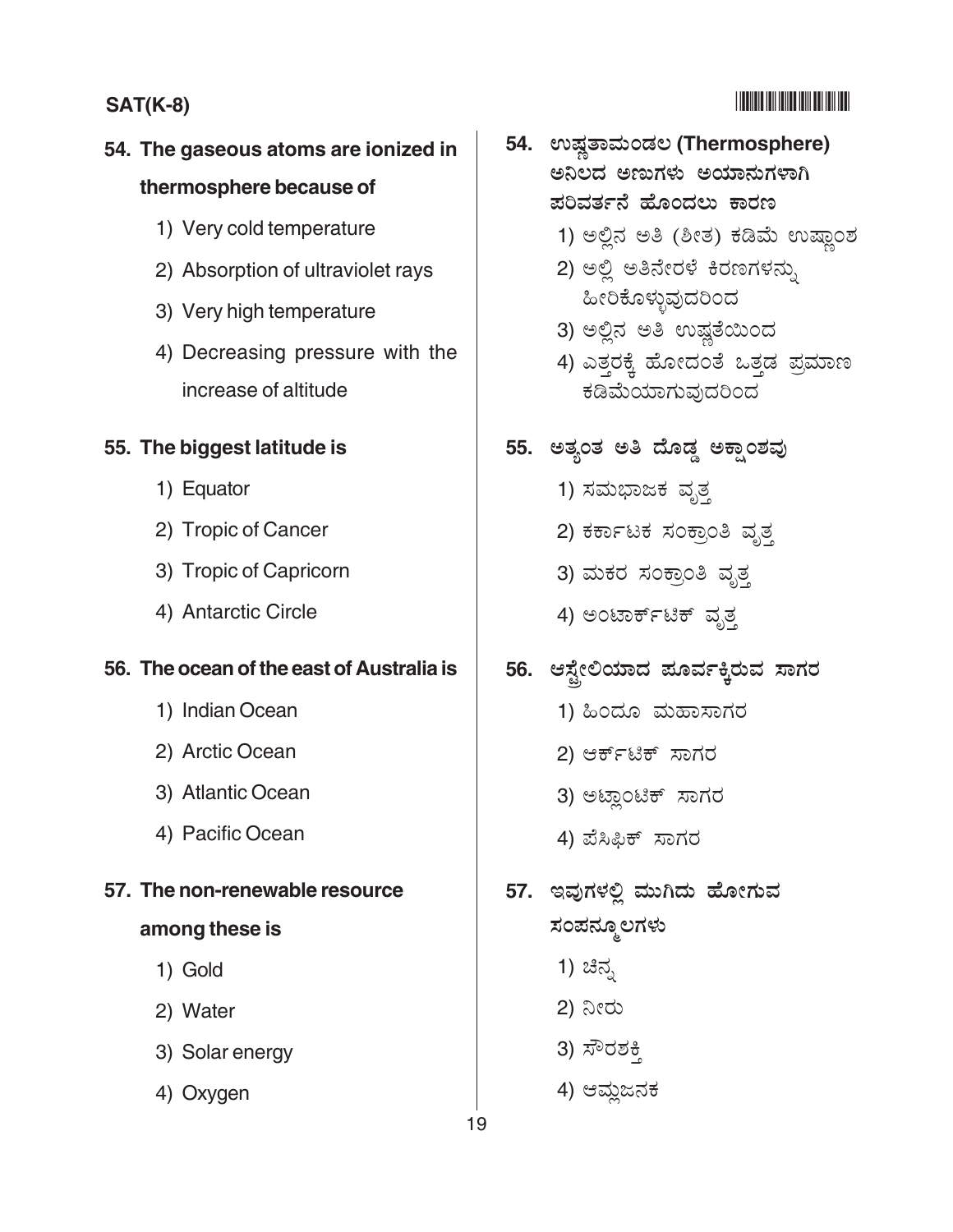#### POLITICAL SCIENCE, SOCIOLOGY **AND BUSINESS STUDIES**

58. The word 'politics' was derived from the Greek word

- 1) Republic
- 2) Politics
- 3) Polis
- 4) Police
- 59. "A Modern citizen as a member of a civil society bound to it by certain duties subjected to its authority and an equal recipient of its advantages" defined by
	- 1) Vattel
	- 2) Plato
	- 3) Socrates
	- 4) Aristotle
- 60. Which of the following are the reasons, regarding loss of citizenship?
	- A) Renunciation
	- **B)** By application
	- C) Termination
	- D) Deprivation
	- 1) A and B only
	- 2) A, C and D only
	- 3) B and C only
	- 4) A, B, C and D

ರಾಜ್ಯಶಾಸ್ತ್ರ ಸಮಾಜಶಾಸ ಮತು

- 58. 'ಪಾಲಿಟಿಕ್' ಎಂಬ ಪದ ಉತ್ಪತ್ತಿಗೊಂಡ ಗ್ತೀಕ್ ಪದ
	- 1) ರಿಪಬ್ಲಿಕ್
	- 2) ಪಾಲಿಟಿಕ್
	- 3) ಮೊಲಿಸ್
	- 4) ಮೊಲೀಸ್
- 59. "ಆಧುನಿಕ ನಾಗರೀಕ ಸಮಾಜದ ಸದಸ್ಯನಾಗಿದ್ದು ನಿರ್ದಿಷ್ಟ ಕರ್ತವ್ಯಗಳಿಗೆ ಬದ್ಧನಾಗಿ ಸಾಮಾನ್ಯ ಪ್ರಾಧಿಕಾರಕ್ಕೆ ಒಳಪಟ್ಟು ಅದು ನೀಡುವ ಸೌಲಭ್ಯಗಳನ್ನು ಸಮಾನವಾಗಿ ಅನುಭೋಗಿಸುವವನೇ ಪೌರ" ಎಂದು ವ್ಯಾಖ್ಯಾನಿಸಿದವರು.
	- 1) ವ್ಯಾಟೆಲ್
	- 2) ಪ್ಲೇಟೋ
	- 3) ಸಾಕ್ಸೇಟಿಸ್
	- 4) ಅರಿಸ್ಪಾಟಲ್
- 60. ಭಾರತದ ಪೌರತ್ವವನ್ನು ಕಳೆದುಕೊಳ್ಳುವ ಕಾರಣಗಳು
	- ಎ) ಪರಿತ್ಯಾಗ
	- ಬಿ) ಮನವಿಯ ಮೂಲಕ
	- ಸಿ) ಅಂತ್ಯಗೊಳ್ಳುವಿಕೆ
	- ಡಿ) ಪದಚ್ನುತಿ
	- 1) ಎ ಮತ್ತು ಬಿ ಮಾತ್ರ
	- 2) ಎ, ಸಿ ಮತ್ತು ಡಿ ಮಾತ್ರ
	- 3) ಬಿ ಮತ್ತು ಸಿ ಮಾತ್ರ
	- 4) ಎ, ಬಿ, ಸಿ ಮತ್ತು ಡಿ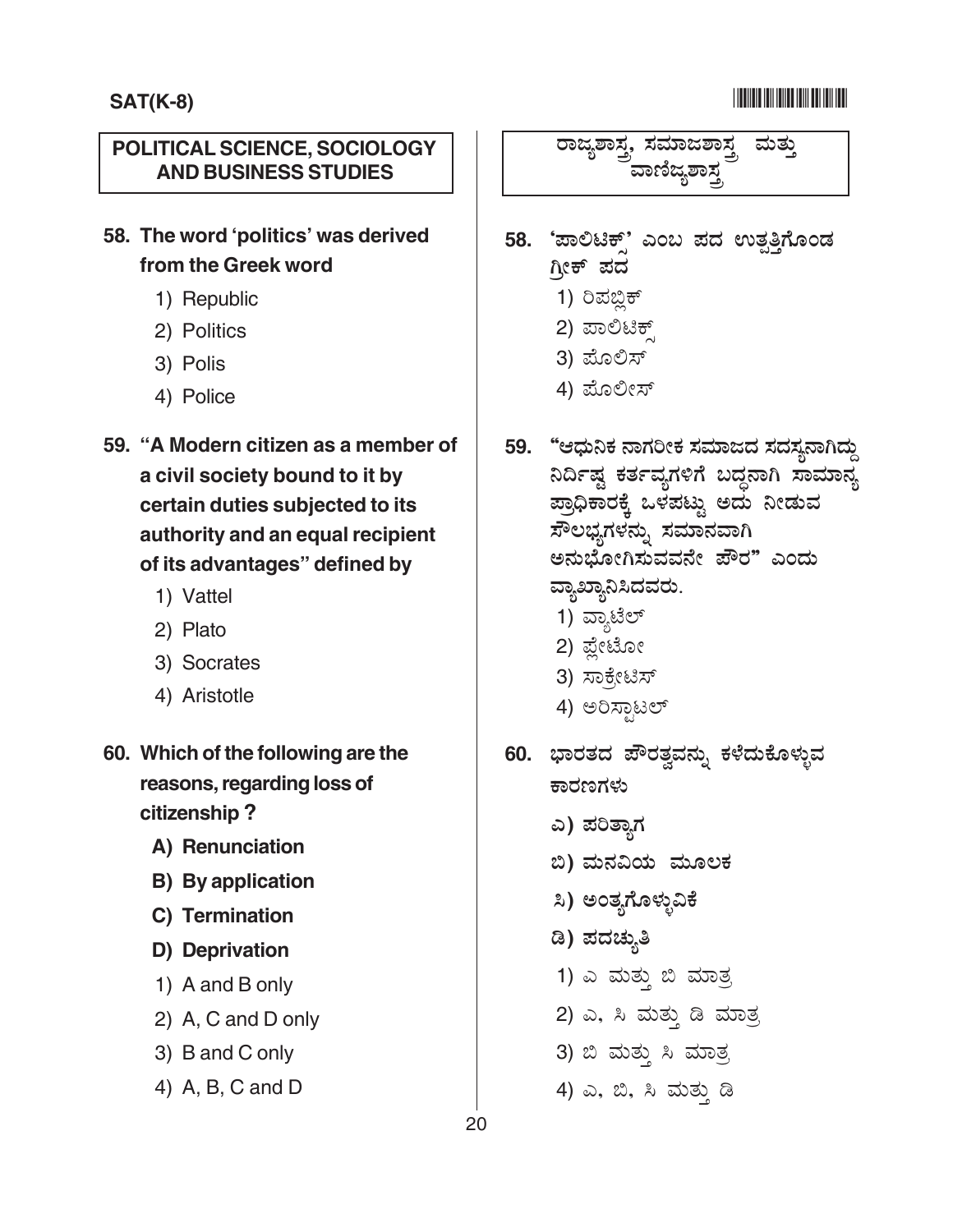### -

### **SAT(K-8)** -

- **61. One of the following statements is not a special characteristic of the Electoral Photo Identity Card. (EPIC).**
	- 1) It is issued by Election **Commission**
	- 2) To provide an opportunity to vote in all the places of his convenience
	- 3) To prevent impersonation
	- 4) To use as a proof for general identification
- **62. The functions of local self government**
	- **A) Cleanliness and sanitation**
	- **B) To protect property**
	- **C) To prepare the annual budget of the state**
	- **D) To encourage the Collegiate Educational Programmes**
	- 1) A and C only
	- 2) B and D only
	- 3) C and D only
	- 4) B and C only
- **63. The Sociologist who did a sociological study of the labour force and the Christian religion.**
	- 1) Max Weber
	- 2) Emile Durkheim
	- 3) Herbert Spencer
	- 4) Karl Marx
- 61. ಈ ಕೆಳಗಿನ ಒಂದು ಹೇಳಿಕೆ ಮತದಾರನ ಛಾಯಾಪ್ರತಿಯ ಗುರುತಿನ ಚೀಟಿಯ (EPIC) ವೈಶಿಷ್ಟ್ಯವಲ್ಲ.
	- .<br>1) ಚುನಾವಣಾ ಆಯೋಗದಿಂದ ನೀಡಲಟ್ಟಿದೆ
	- .<br>2) ತನಗೆ ಅನುಕೂಲತೆ ಇರುವ ಎಲ್ಲಾ ಸ್ಥಳಗಳಲ್ಲಿ ಇದರಿಂದ ಮತದಾನ ಮಾಡಲು ಅವಕಾಶವಿದೆ
	- 3) ಅನ್ಯ ವ್ಯಕ್ತಿಯ ಮತದಾನ ಮಾಡುವ ಪಕಿಯೆಯನು. ತಡೆಯುವುದು
	- .<br>4) ಮತದಾರನ ಗುರ್ತಿಸುವಿಕೆಯ <sub>ಮರಾವೆಯಾಗಿ ಬಳಕೆ</sub>
- 62. ಸ್ಥಳೀಯ ಸ್ವಯಂ ಸರ್ಕಾರಗಳ ಕಾರ್ಯಗಳು
	- ಎ) ಸ್ವಚ್ಛತೆ ಮತ್ತು ನಿರ್ಮ**ಲೀಕರ**ಣ
	- ಬಿ) ತನ್ನ ವ್ಯಾಪ್ತಿಯ ಆಸ್ತಿ ರಕ್ಷಣೆ
	- ಸಿ) ರಾಜ್ಯದ ಮುಂಗಡ ಪತ್ರ ತಯಾರಿಕೆ
	- ಡಿ) ಕಾಲೇಜು ಶಿಕ್ಷಣದ ಕಾರ್ಯಕ್ರಮಗಳನ್ನು ಪೋತಾಹಿಸುವುದು
	- $1)$  ಎ ಮತ್ತು ಸಿ ಮಾತ್ರ
	- 2) ಬಿ ಮತ್ತು ಡಿ ಮಾತ್ರ
	- 3) ಸಿ ಮತ್ತು ಡಿ ಮಾತ್<u>ಸ</u>
	- 4) ಬಿ ಮತ್ತು ಸಿ ಮಾತ್ರ
- 63. ನೌಕರಶಾಹಿ ಮತ್ತು ಕ್ರಿಶ್ಚಿಯನ್ ಧರ್ಮ ಕುರಿತು ಸಮಾಜಶಾಸ್ತ್ರೀಯ ಅಧ್ಯಯನ ಮಾಡಿದ ಸಮಾಜಶಾಸ್ತ್ರಜ್ಞ
	- 1) ಮ್ಯಾಕ್ ವೆಬರ್
	- 2) ಎಮಿಲಿ ಡರ್ಕಿಮ್ ׇׇׇ֦֡
	- 3) ಹರ್ಬರ್ಟ್ ಸೆನರ್
	- 4) ಕಾರ್ಲ್ ಮಾರ್ಕ್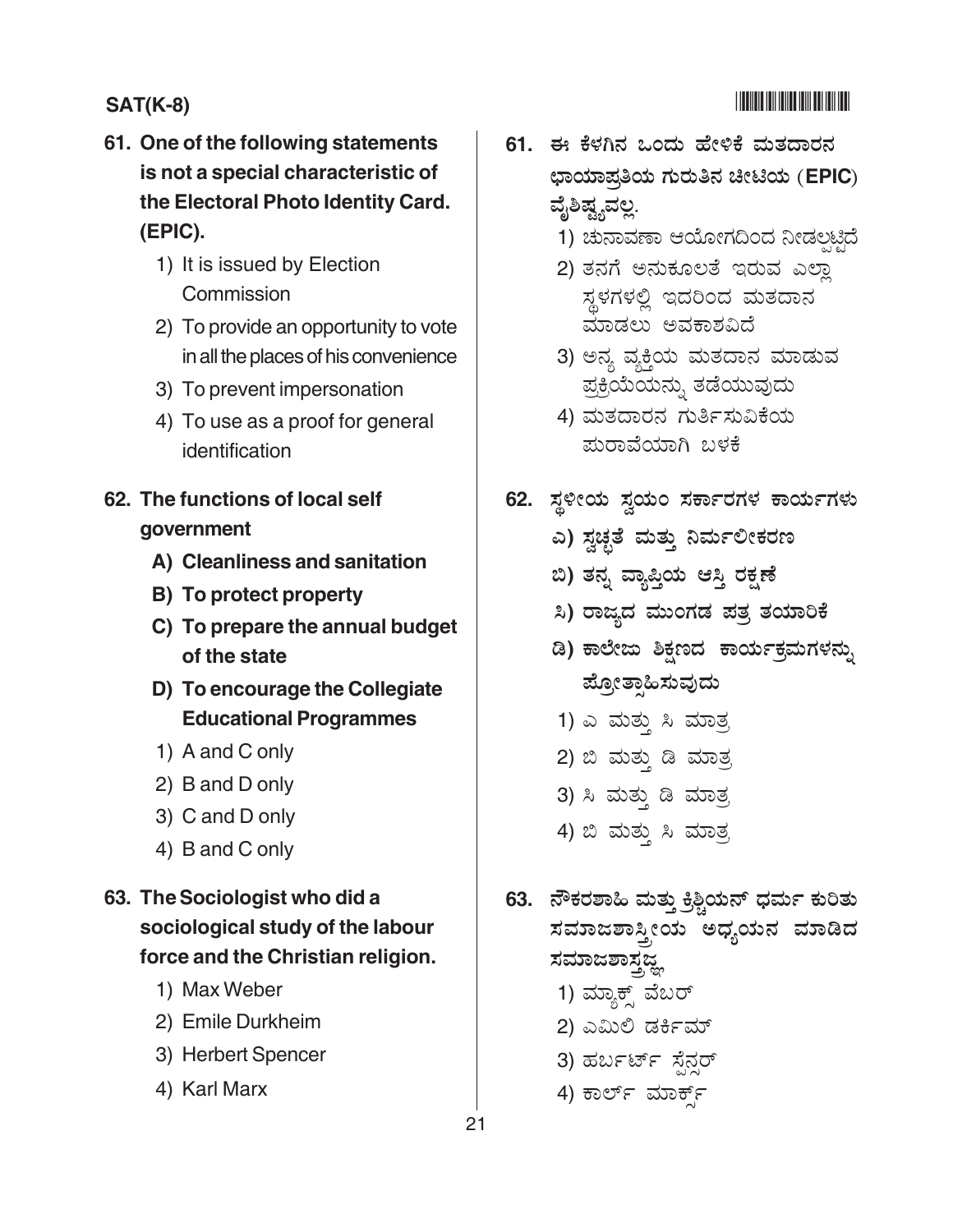#### <u> IIIIIIIIIIIIIIIIIIIIIIIII</u>

#### **SAT(K-8)**

#### 64. Hung Assembly means

- 1) One party gets the majority
- 2) Forming government with the help of more than two parties
- 3) No party gets the required clear majority to form the government
- 4) Some of the political parties join together and make alliances to get the required majority to form the government

#### 65. "Division of labour" is needed in

- 1) Cattle rearing society
- 2) Industrial society
- 3) Farming society
- 4) Hunting and food gathering society
- 66. One of the features of Cattle rearing society
	- 1) It is a big society
	- 2) Cultivation is the main occupation
	- 3) Division of labour is needed
	- 4) Evolved various skills
- 64. ಅತಂತ್ರ ವಿಧಾನಸಭೆ ಎಂದರೆ
	- 1) ಒಂದು ಪಕ್ಷ ಸ್ಪಷ್ಟ ಬಹುಮತ ಪಡೆಯುವುದು
	- 2) ಎರಡಕ್ಕಿಂತ ಹೆಚ್ಚು ಪಕ್ಷಗಳ ಸಹಕಾರದಿಂದ ಸರ್ಕಾರದ ರಚನೆ
	- 3) ಯಾವ ಪಕ್ಷಕ್ಕೂ ಸರ್ಕಾರ ರಚನೆಗೆ ಬೇಕಿರುವ ಸ್ಪಷ್ಟ ಬಹುಮತ ಇಲ್ಲದಿರುವುದು
	- 4) ಕೆಲವು ಪಕ್ಷಗಳು ಸಂಯೋಜನೆಗೊಂಡು ಅವಶ್ಯವಿರುವ ಸದಸ್ಯ ಬಲವನ್ನು ಸಾಬೀತುಪಡಿಸಿ ಸರ್ಕಾರ ರಚನೆ ಮಾಡುವುದು
- 65. "ಶ್ರಮ ವಿಭಜನೆ"ಯ ಅಗತ್ಯ ಇರುವುದು
	- 1) ಪಶುಪಾಲನಾ ಸಮಾಜದಲ್ಲಿ
	- 2) ಕೈಗಾರಿಕಾ ಸಮಾಜದಲ್ಲಿ
	- 3) ಕೃಷಿಕ ಸಮಾಜದಲ್ಲಿ
	- 4) ಬೇಟೆಯಾಡುವ ಹಾಗೂ ಆಹಾರ ಸಂಗ್ರಹಿಸುವ ಸಮಾಜದಲ್ಲಿ
- 66. ಪಶುಪಾಲನಾ ಸಮಾಜದ ಗುಣಲಕ್ಷಣಗಳಲ್ಲಿ ಒಂದು
	- 1) ಗಾತ್ರದಲ್ಲಿ ದೊಡ್ಡದಾಗಿದೆ
	- 2) ಬೇಸಾಯ ಪ್ರಮುಖ ಉದ್ಯೋಗವಾಗಿದೆ
	- 3) ಶ್ರಮ ವಿಭಜನೆ ಅಗತ್ಯವಾಗಿದೆ
	- 4) ವಿವಿಧ ಕೌಶಲ್ಯಗಳು ರೂಮಗೊಂಡವು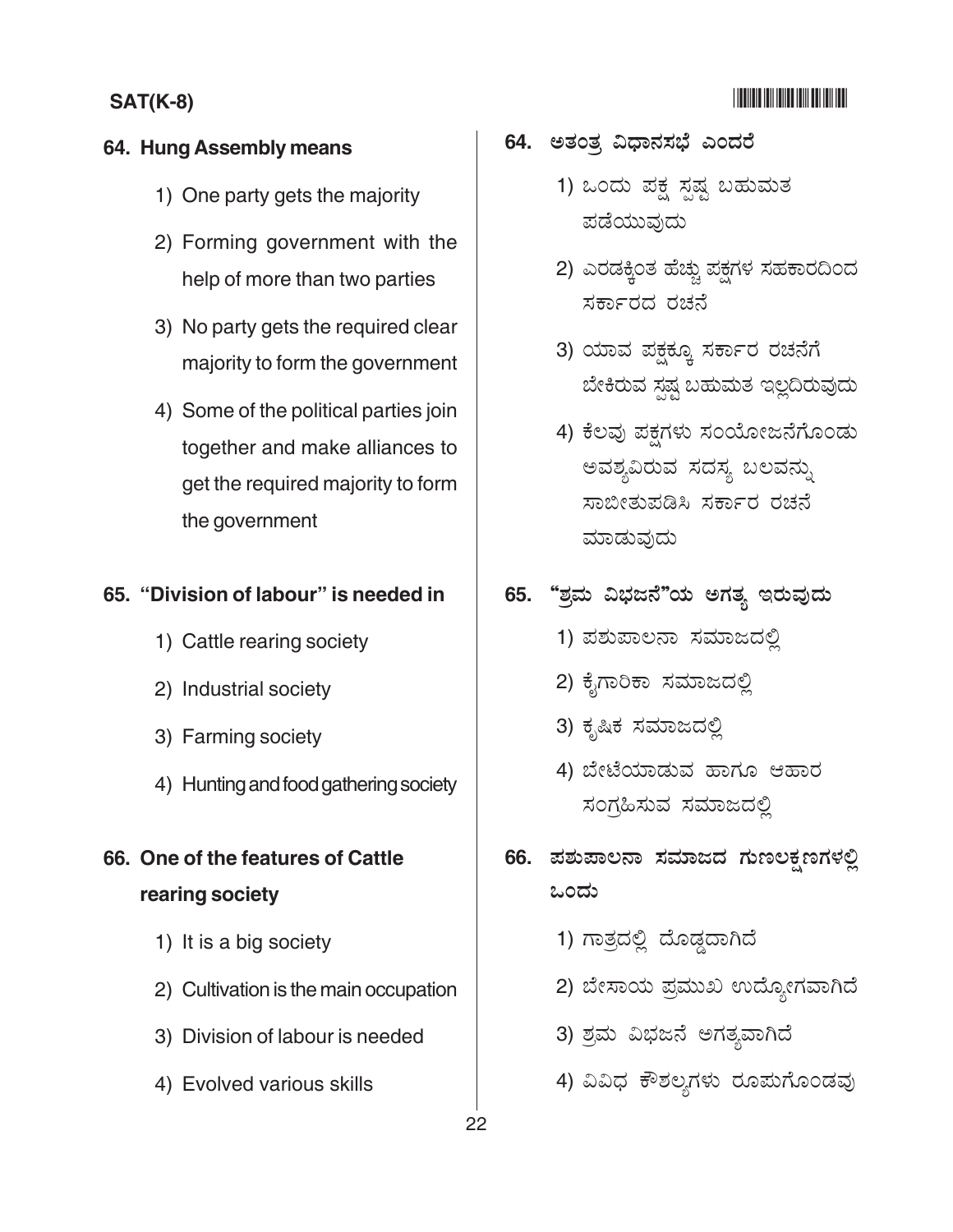### 

#### **SAT(K-8)**

- 67. Which of the following are the problems involved in barter exchange system?
	- A) Particular **of** common measures of value
	- B) Difficulty of sub-division
	- C) Lack of double co-incidence of wants
	- D) Its easy to store and transport the goods
	- 1) A and B only
	- 2) C and D only
	- 3) B and C only
	- 4) A and D only
- 68. Stock exchange markets of India are controlled by
	- 1) SEBI
	- 2) NSE
	- 3) BSE
	- 4) NESDOC
- 69. Which one of the following point is not a suitable feature of the wholesale trade?
	- 1) Traders don't keep high margin of profit
	- 2) Buy goods in large quantity from producers and sell them to the retailers in small quantities
	- 3) Traders deal with one or two types of goods
	- 4) Entrepoted goods

#### 70. The sociologist who study the evolution of society

- 1) Emile Durkheim
- 2) Herbert Spencer
- 3) Auguste Comte
- 4) Max Weber
- 67. ವಸ್ತು ವಿನಿಮಯ ಪದ್ಧತಿಯ ಸಮಸ್ಯೆಗಳು
	- ಎ) ಮೌಲ್ನದ ಅಳತೆ ಸಮರ್ಪಕವಾಗಿದೆ
	- ಬಿ) ವಸ್ತುಗಳ ವಿಭಜಿಸುವ ಕೊರತೆ
	- ಸಿ) ಬಯಕೆಗಳ ಮರು ಹೊಂದಾಣಿಕೆಯ ಕೊರತೆ
	- ಡಿ) ವಸ್ತುಗಳ ಸಾಗಾಣಿಕೆ ಮತ್ತು ಸಂಗ್ರಹ ಸುಲಭವಾಗಿದೆ
	- 1) ಎ ಮತ್ತು ಬಿ ಮಾತ್ರ
	- 2) ಸಿ ಮತ್ತು ಡಿ ಮಾತ್ರ
	- 3) ಬಿ ಮತ್ತು ಸಿ ಮಾತ್<u>ರ</u>
	- 4) ಎ ಮತ್ತು ಡಿ ಮಾತ್ರ
- 68. ಭಾರತೀಯ ಷೇರು ಮಾರುಕಟ್ಟೆಗಳನ್ನು
	- ನಿಯಂತ್ರಿಸುವ ಸಂಸ್ಥೆ
	- 1) SEBI (ಸೆಬಿ)
	- 2) NSE
	- 3) BSE
	- 4) NESDOC
- 69. ಸಗಟು ವ್ಯಾಪಾರಕ್ಕೆ ಸೂಕ್ತವಲ್ಲದ ಒಂದು ವಿಷಯವೆಂದರೆ
	- 1) ಹೆಚ್ಚು ಲಾಭದ ಪ್ರಮಾಣ ಇಟ್ಟಿರುವುದಿಲ್ಲ
	- 2) ಸರಕುಗಳನ್ನು ಹೆಚ್ಚು ಪ್ರಮಾಣದಲ್ಲಿ ಉತ್ಪಾದಕರಿಂದ ಕೊಂಡು ಸಣ್ಣ ಪ್ರಮಾಣದಲ್ಲಿ ಚಿಲ್ಲರೆ ವ್ಯಾಪಾರಿಗಳಿಗೆ ಮಾರುತಾರೆ
	- 3) ಒಂದು ಅಥವಾ ಎರಡು ಬಗೆಯ ವಸ್ತುಗಳನ್ನು ಮಾರಾಟ ಮಾಡುತ್ತಾರೆ
	- 4) ವಸ್ತುಗಳನ್ನು ಮನರ್ ರಫ್ತು ಮಾಡುತ್ತಾರೆ
- 70. ಸಮಾಜದ ವಿಕಾಸವನ್ನು ಅಧ್ಯಯನ ಮಾಡಿದ ಸಮಾಜಶಾಸಜ್
	- 1) ಎಮಿಲಿ ಡರ್ಕಿಮ್
	- 2) ಹರ್ಬರ್ಟ್ ಸೆನರ್
	- 3) ಆಗಸ್ಟ್ ಕೋಮ್ಜೆ
	- 4) ಮ್ಯಾಕ್ಸ್ ವೆಬರ್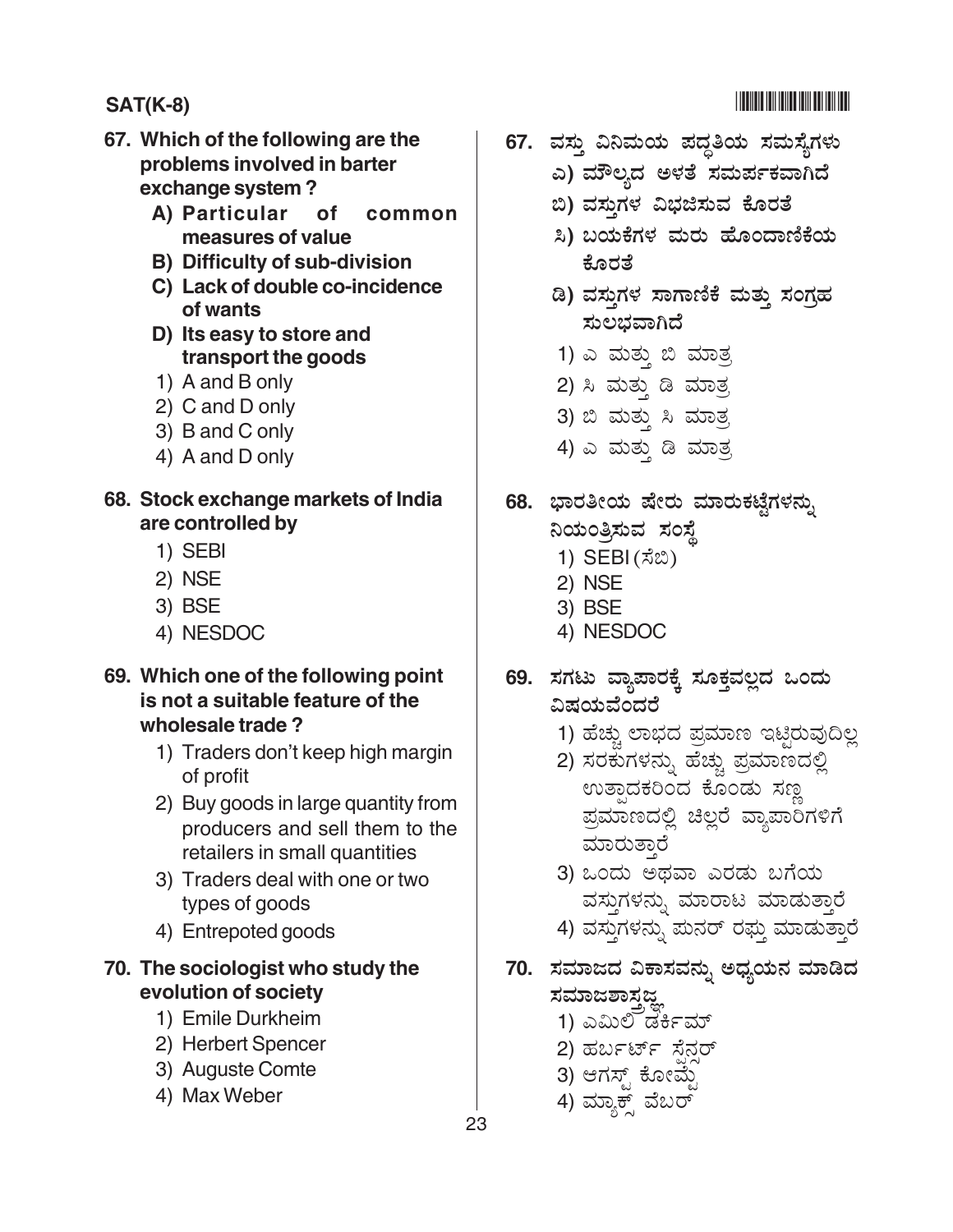| <b>MATHEMATICS</b>                                                                     | ಗಣಿತ                                                   |
|----------------------------------------------------------------------------------------|--------------------------------------------------------|
| 71. If the central number of $5 \times 5$ magic<br>square is 13, then the magic sum is | 71. 5 x 5 ಮಾಯಾಚೌಕದ ಮಧ್ಯದ ಸಂಖ್ಯೆ 13<br>ಆದರೆ, ಮಾಯಾ ಮೊತ್ತ |
| 1)25                                                                                   | 1)25                                                   |
| 2) 52                                                                                  | 2) 52                                                  |
| 3) 65                                                                                  | 3) 65                                                  |
| 4) 18                                                                                  | 4) 18                                                  |
| 72. The value of $\sqrt{41-\sqrt{21+\sqrt{19-\sqrt{9}}}}$                              | 72. $\sqrt{41-\sqrt{21+\sqrt{19-\sqrt{9}}}}$ ರ ಬೆಲೆ    |
| 1)3                                                                                    | 1)3                                                    |
| 2)5                                                                                    | 2)5                                                    |
| 3) 6.4                                                                                 | 3) 6.4                                                 |
| 4)6                                                                                    | 4)6                                                    |
| 73. If $1^3$ + $2^3$ + $3^3$ + $4^3$ = $x^2$ , then x =                                | 73. $1^3 + 2^3 + 3^3 + 4^3 = x^2$ ಆದರೆ, $x =$          |
| 1)5                                                                                    | 1)5                                                    |
| 2) 7                                                                                   | 2) 7                                                   |
| 3) 10                                                                                  | 3) 10                                                  |
| 4) 15                                                                                  | 4) 15                                                  |
| 74. The sixth triangular number is                                                     | 74. ಆರನೇ ತ್ರಿಕೋನೀಯ ಸಂಖ್ಯೆ                              |
| 1)6                                                                                    | 1)6                                                    |
| 2)10                                                                                   | 2)10                                                   |
| $3)$ 21                                                                                | $3)$ 21                                                |
| 4) 28                                                                                  | 4) 28                                                  |
| 24                                                                                     |                                                        |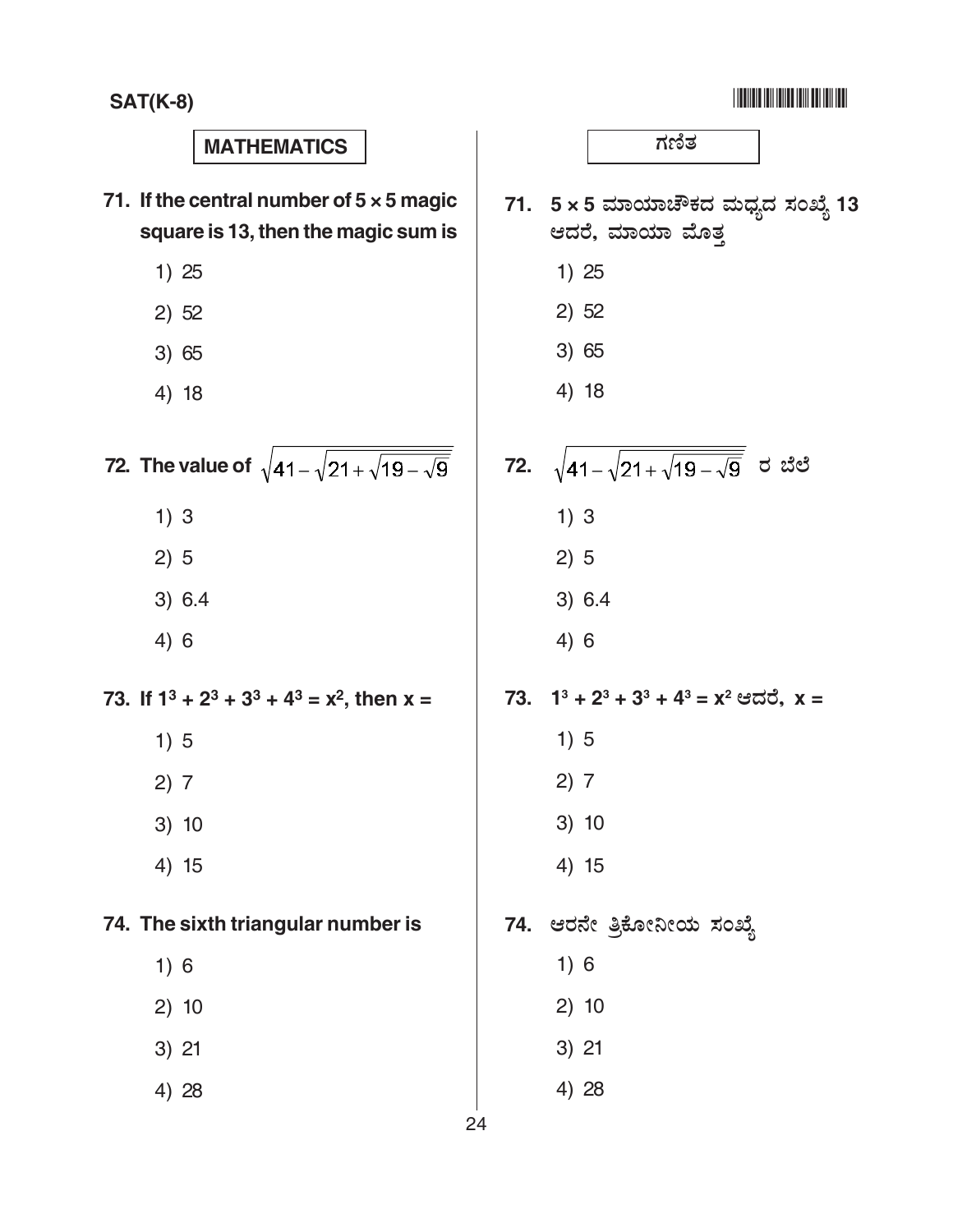**SAT(K-8)** -

**75. The product of two rational** numbers is  $\frac{8}{18}$ <sup>−</sup> **<sup>35</sup> . If one of them** is  $\frac{6}{12}$ **<sup>5</sup> , then the other is** 1)  $\frac{-2}{3}$ 2)  $\frac{-7}{3}$ 3)  $\frac{-11}{4}$ 4)  $\frac{-14}{3}$ 

- **76. A shopkeeper bought an article for 320. To make 25% profit, he should sell the article for the price**
	- 1)  $\overline{z}$  400
	- 2) ₹ 500
	- 3)  $\bar{\tau}$  450
	- 4) ₹ 600

**77. The correct statement for the given data 55, 38, 69, 24, 89.**

- 1) Median = Mode
- 2) Mean = Mode
- 3) Mean = Median
- 4) Mean = Mode = Median

**78. If x + y = 8 and xy = 15, then the** value of  $x^2 + y^2$  is

- 1) 32
- 2) 34
- 3) 36
- 4) 38

75. ಎರಡು ಭಾಗಲಬ್ಧ ಸಂಖ್ಯೆಗಳ ಗುಣಲಬ್ದ **18** − **35** ಆಗಿದೆ. ಅವುಗಳಲ್ಲಿ ಒಂದು ಭಾಗಲಬ್ದ ಸಂಖ್ಯೆ <del>⊣</del>2 **5** ಆದರೆ, ಮತ್ತೊಂದು 1)  $\frac{-2}{3}$ 2)  $\frac{-7}{3}$ 3)  $\frac{-11}{4}$ 4)  $\frac{-14}{3}$ 

76. ಒಬ್ಬ ವ್ಯಾಪಾರಿಯು ಒಂದು ವಸ್ತುವನ್ನು **₹ 320 ಕ್ಕೆ ಕೊಂಡನು. ಅವನು 25%** ಲಾಭ ಪಡೆಯಬೇಕಾದರೆ ಆ ವಸ್ತುವನ್ನು ಮಾರಾಟ ಮಾಡಬೇಕಾದ ಬೆಲೆ

- 1) ₹ 400
- 2) ₹ 500
- 3)  $\bar{x}$  450 4) ₹ 600

77. 55, 38, 69, 24, 89 ಇಲ್ಲಿ ಕೊಟ್ಟಿರುವ ದತ್ತಾಂಶಗಳಿಗೆ ಸರಿಯಾದ ಹೇಳಿಕೆ

- 1) ಮಧ್ಯಾಂಕ $=$  ರೂಢಿಬೆಲೆ
- 2) ಸರಾಸರಿ = ರೂಢಿಬೆಲೆ
- 3) ಸರಾಸರಿ = ಮಧ್ಯಾಂಕ
- 4) ಸರಾಸರಿ = ರೂಢಿಬೆಲೆ = ಮಧ್ಯಾಂಕ

#### **78. x + y = 8**  !**xy = 15** H-**x2 + y2** ನ ಬೆಲೆ

- 1) 32
- 2) 34
- 3) 36
- 4) 38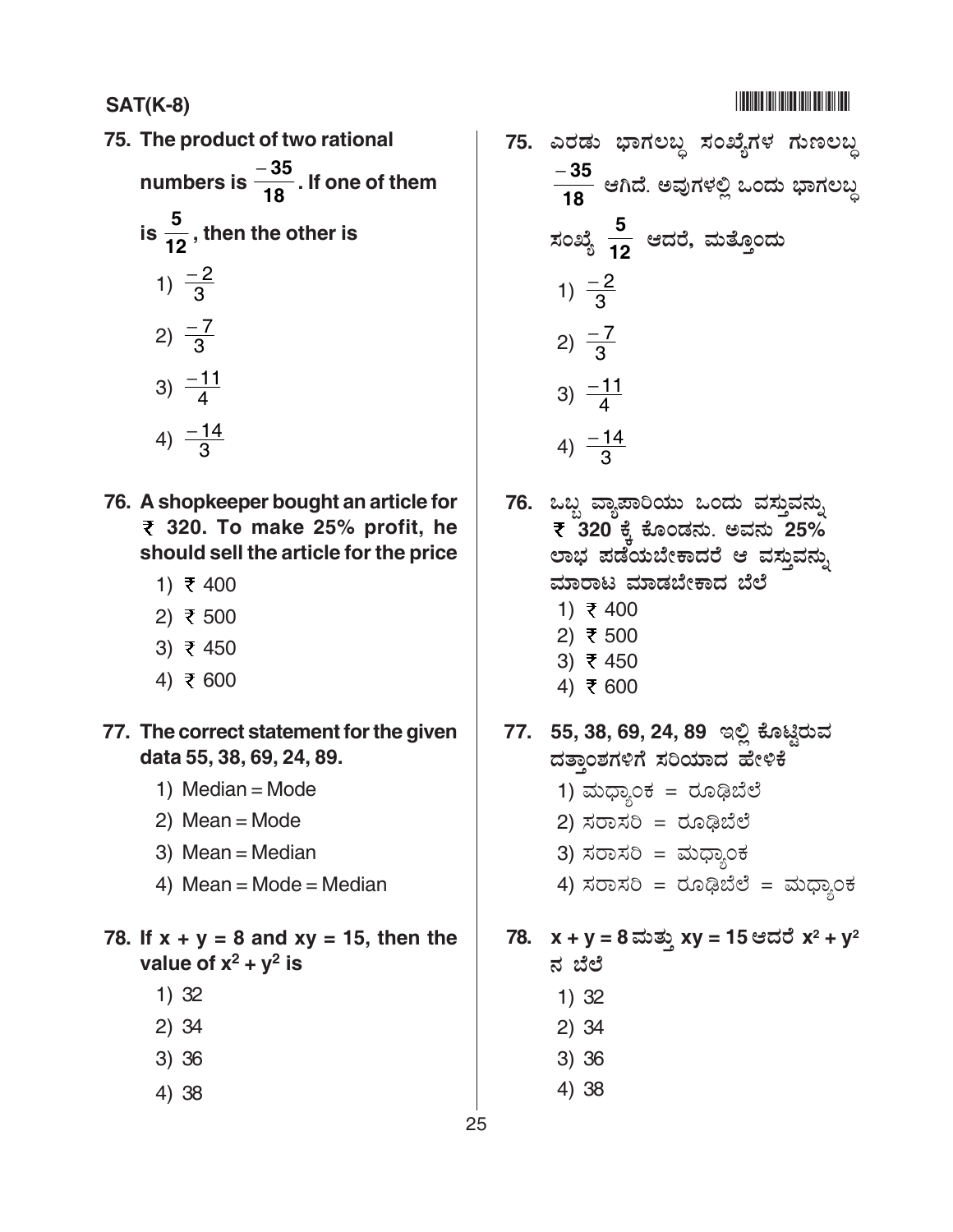#### <u>HTML HHML HHML HA</u>

#### **SAT(K-8)**

|        | 79. The value of $\frac{6.4 \times 6.4 - 3.6 \times 3.6}{6}$ is |
|--------|-----------------------------------------------------------------|
|        | $6.4 - 3.6$                                                     |
| 1)10   |                                                                 |
| 2) 2.8 |                                                                 |
| 3) 12  |                                                                 |
| 4) 4.6 |                                                                 |
|        | 80. If $A = 5m + 11n - 15p$ , $B = 12m -$                       |

- $13n + 19p$  and  $C = 7m 6n + 21p$ then the value of  $A + B - C$  is
	- 1)  $24m 8n + 25p$
	- 2)  $10m + 4n 17p$
	- 3)  $17m 2n + 4p$
	- 4)  $12m + 5n 4p$

### 81. The factors of  $x^2 - 2y + xy - 4$  are

- 1)  $(x 2)$  and  $(x + 2 + y)$
- 2)  $(x + 2)$  and  $(x + 2 y)$
- 3)  $(x y)$  and  $(x + 2y 1)$
- 4)  $(x + y)$  and  $(x 2y + 2)$
- 82. Two numbers such that one of them exceeds the other by 9 and their sum is 81. Then those numbers are
	- 1) 36, 81
	- 2) 28, 36
	- 3) 36, 45
	- 4) 28, 45
- $6.4 \times 6.4 3.6 \times 3.6$ 79. ಇದರ ಬೆಲೆ  $64 - 36$  $1) 10$  $2) 2.8$  $3) 12$  $4)4.6$
- 80.  $A = 5m + 11n - 15p$ ,  $B = 12m - 13n$ + 19p ಮತ್ತು C = 7m – 6n + 21p ಆದರೆ  $A + B - C$ ನ ಬೆಲೆ 1)  $24m - 8n + 25p$ 2)  $10m + 4n - 17p$ 3)  $17m - 2n + 4p$ 
	- 4)  $12m + 5n 4p$
- 81. x<sup>2</sup> 2y + xy 4 ರ ಅಪವರ್ತನಗಳು 1)  $(x - 2)$  ಮತ್ತು  $(x + 2 + y)$ 2)  $(x + 2)$  ಮತ್ತು  $(x + 2 - y)$ 3)  $(x - y)$  ಮತ್ತು  $(x + 2y - 1)$ 4)  $(x + y)$  ಮತ್ತು  $(x - 2y + 2)$
- 82. ಒಂದು ಸಂಖ್ಯೆಯು ಇನ್ನೊಂದು ಸಂಖ್ಯೆಗಿಂತ 9 ಹೆಚ್ಚಾಗಿದೆ ಮತ್ತು ಅವುಗಳ ಮೊತ್ತವು 81 ಆಗಿದೆ. ಹಾಗಾದರೆ ಆ ಸಂಖ್ಯೆಗಳು
	- 1) 36, 81
	- 2) 28, 36
	- 3) 36, 45
	- 4) 28, 45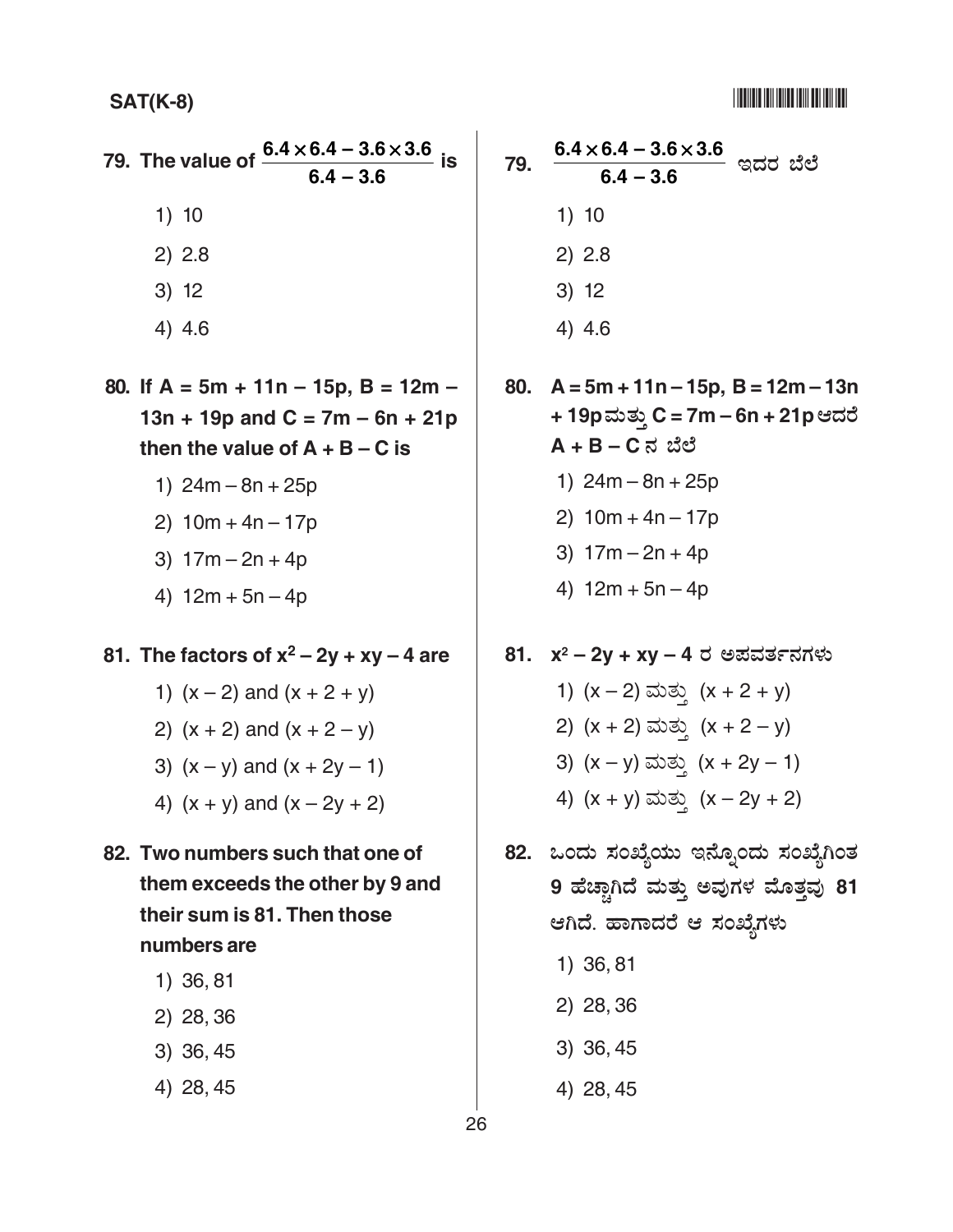#### -

#### **SAT(K-8)**

#### **83. The value of (10)150** ÷ **(10)146 is**

- 1) 1000
- 2) 10000
- 3) 100000
- 4)  $10^6$



#### **In the given figure the value of x is**

- 1) 17°
- 2) 18°
- 3) 90°
- 4) 19°



#### **In the figure k || m,** *l* **is the transversal. The value of a is**

- 1) 45°
- 2) 25°
- 3) 30°
- 4) 50°





| ಕೊಟ್ಟಿರುವ ಚಿತ್ರದಲ್ಲಿ xನ ಬೆಲೆ |  |  |
|------------------------------|--|--|
| 1) $17^{\circ}$              |  |  |
| $2) 18^{\circ}$              |  |  |
| 3) $90^{\circ}$              |  |  |
| 4) $19^{\circ}$              |  |  |



ಚಿತ್ರದಲ್ಲಿ k || m, *l* ಛೇದಕವಾಗಿದೆ. a ನ ಬೆಲೆ

- 1) 45°
- 2) 25°
- 3) 30°
- 4) 50°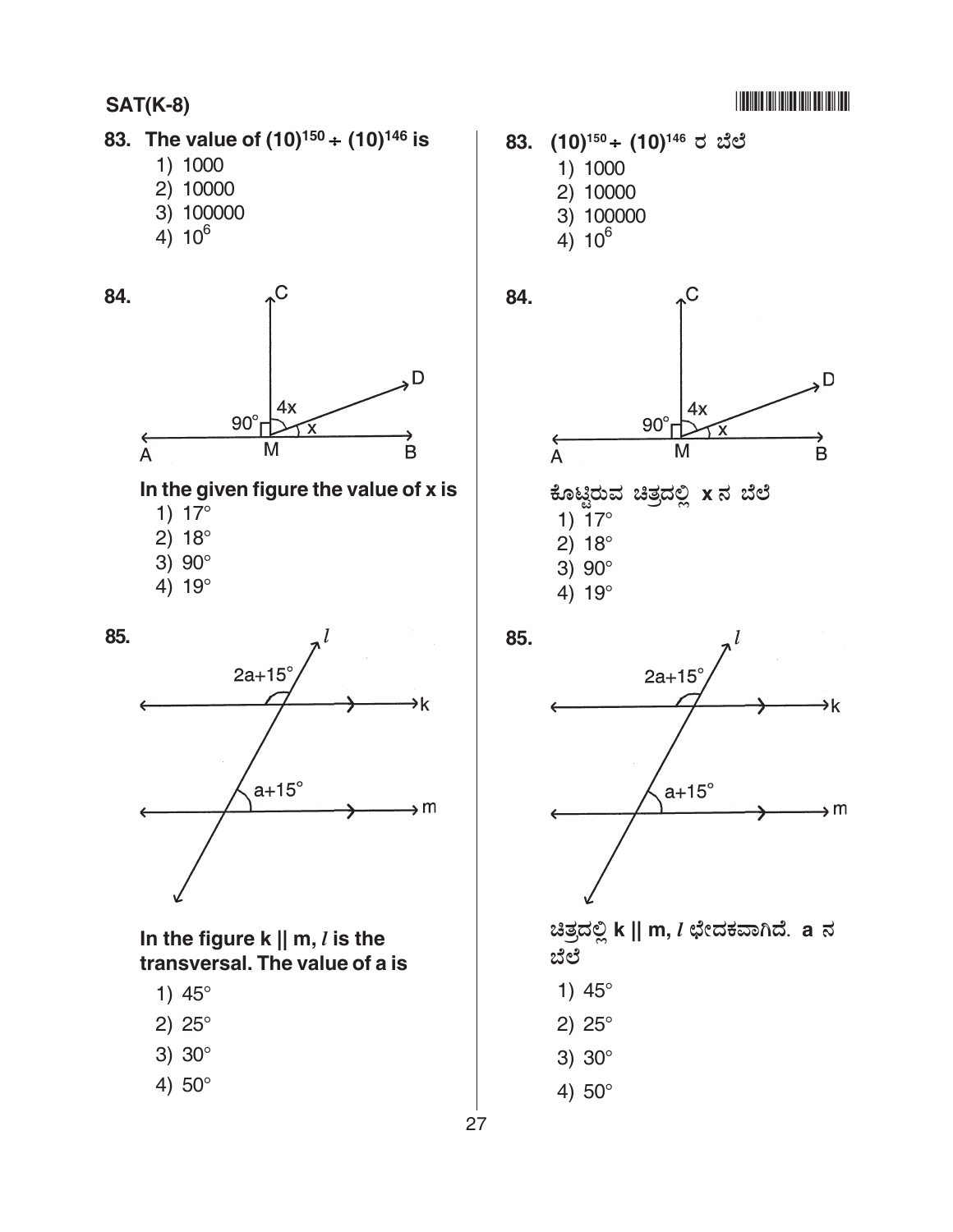#### -



**In the given figure if AB = BC, then the value of x is**

- 1) 60°
- 2) 120°
- 3) 150°
- 4) 30°



**In the figure ABM** ≅ **ACM. The value of x is**

- 1) 20°
- 2) 19°

3) 17°

4) 22°



ಕೊಟ್ಟಿರುವ ಚಿತ್ರದಲ್ಲಿ AB = BC ಆದರೆ, x ನ ಬೆಲೆ

- 1) 60°
- 2) 120°
- 3) 150°
- 4) 30°





A

 $i$ ತಿತ್ರದಲ್ಲಿ **∆ABM** ≅ **∆ACM**. x ನ ಬೆಲೆ

- 1) 20°
- 2) 19°
- 3) 17°
- 4) 22°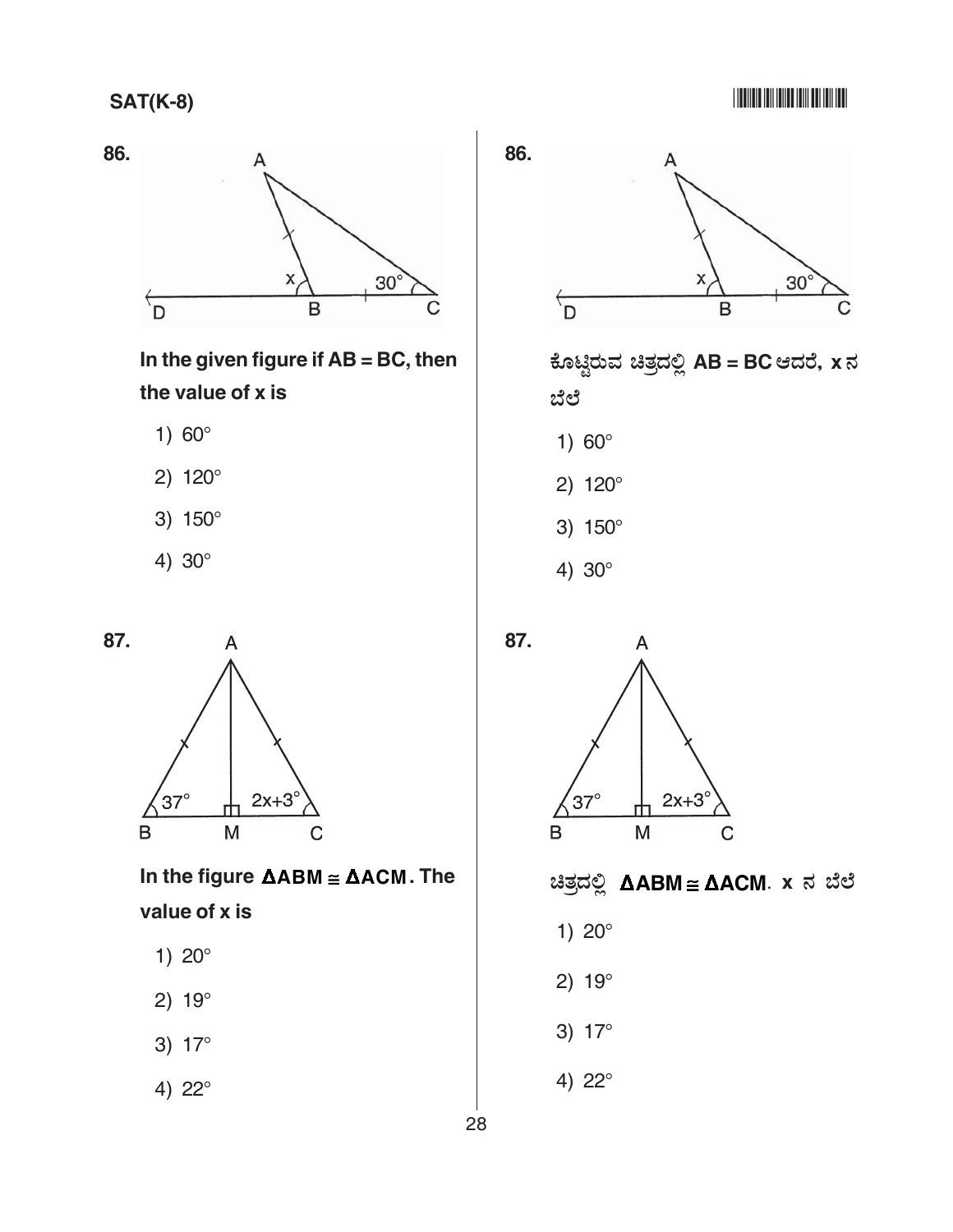**88. The correct statement for the given ABC is**



1)  $AC + BC < AB$ 

2)  $BC > AC + AB$ 

- 3)  $AB + BC < AC$
- 4)  $AC + AB > BC$

### **89. If the angles of a Quadrilateral are in the ratio 1 : 2 : 3 : 4, then the smallest angle is**

- 1) 72°
- 2) 36°
- 3) 18°
- 4) 144°
- **90. Maximum number of obtuse angles that a Quadrilateral have**
	- 1) 1
	- 2) 2
	- 3) 3
	- 4) 4

88. ಕೊಟ್ಟಿರುವ ತ್ರಿಭುಜ ABCಗೆ ಸಂಬಂಧಿಸಿದಂತೆ ಸರಿಯಾದ ಹೇಳಿಕೆ



- 1)  $AC + BC < AB$
- 2)  $BC > AC + AB$
- 3)  $AB + BC < AC$
- 4) AC + AB > BC
- 89. ಒಂದು ಚತುರ್ಭುಜದ ಕೋನಗಳ ಅನುಪಾತವು
	- 1 : 2 : 3 : 4 ಆದರೆ ಚಿಕ್ಕ ಕೋನದ ಅಳತೆ
		- 1) 72°
		- 2) 36°
		- 3) 18°
		- 4) 144°
- 90. ಒಂದು ಚತುರ್ಭುಜ ಹೊಂದಿರಬಹುದಾದ ವಿಶಾಲಕೋನಗಳ ಗರಿಷ್ಠ ಸಂಖ್ಯೆ
	- 1) 1
	- 2) 2
	- 3) 3
	- 4) 4

\_\_\_\_\_\_\_\_\_\_\_\_\_\_\_\_\_\_\_\_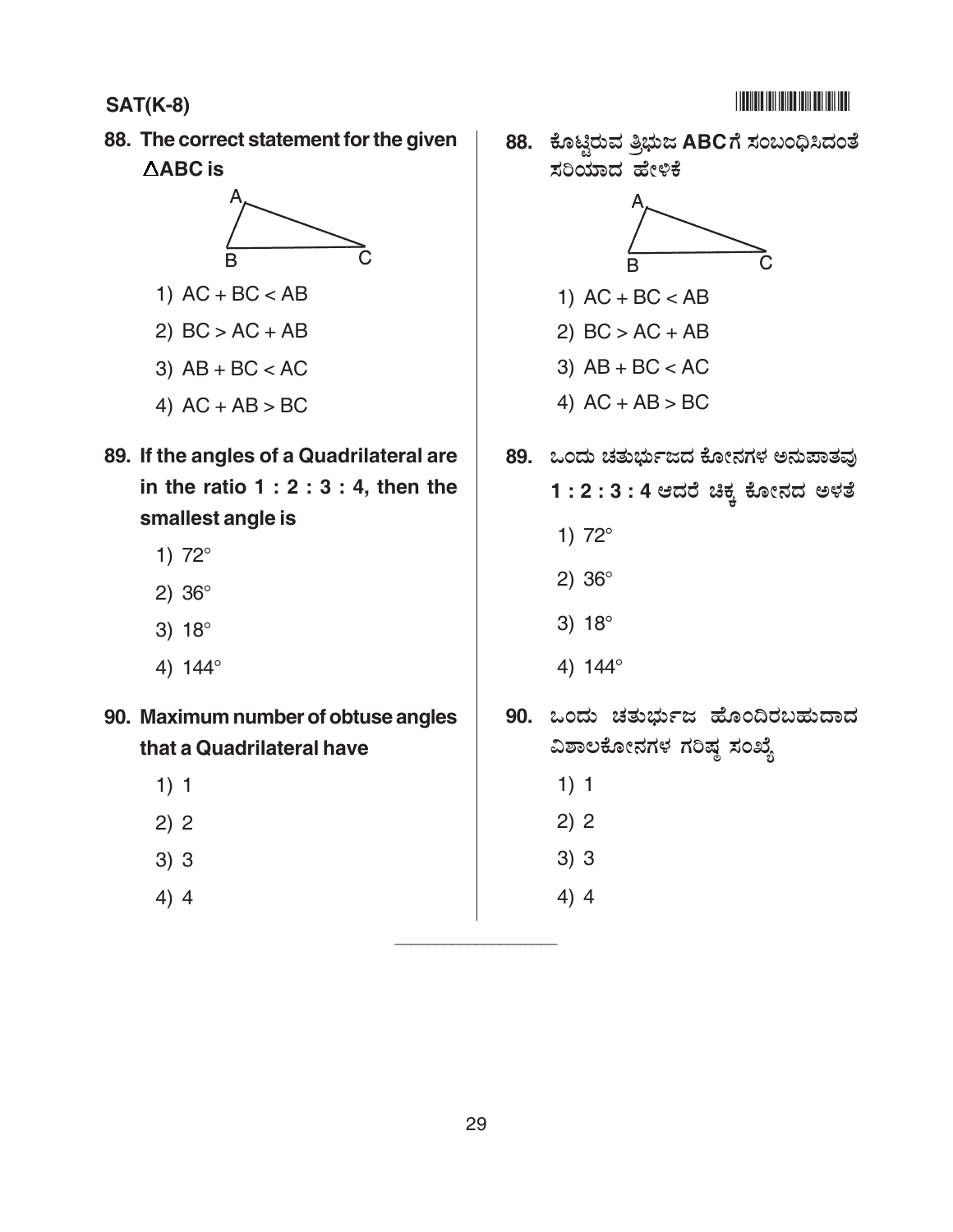#### **SPACE FOR ROUGH WORK**

ಚಿತ್ತು ಬರಹಕ್ಕಾಗಿ ಸ್ಥಳ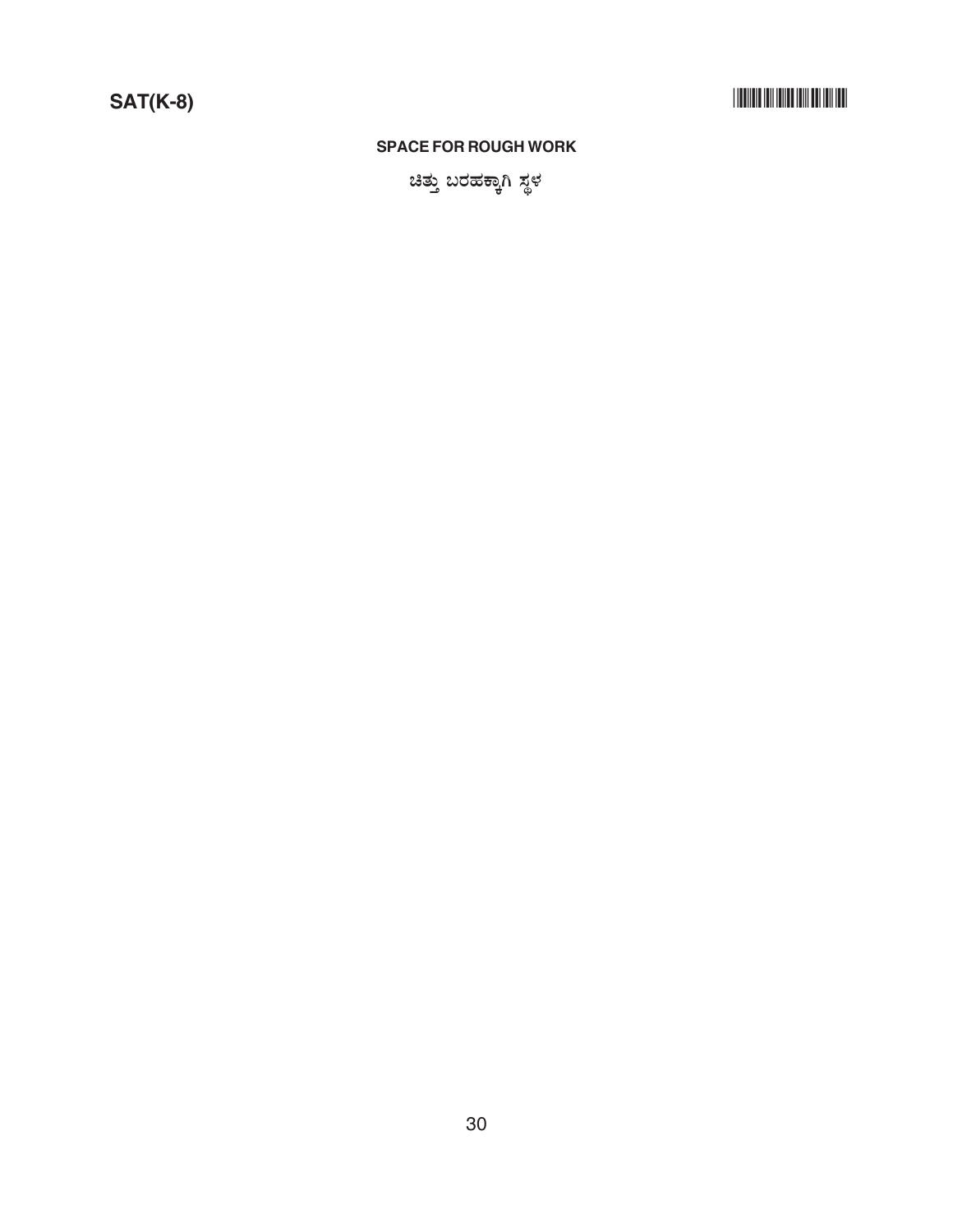### 

#### **SPACE FOR ROUGH WORK**

ಚಿತ್ತು ಬರಹಕ್ಕಾಗಿ ಸ್ಥಳ